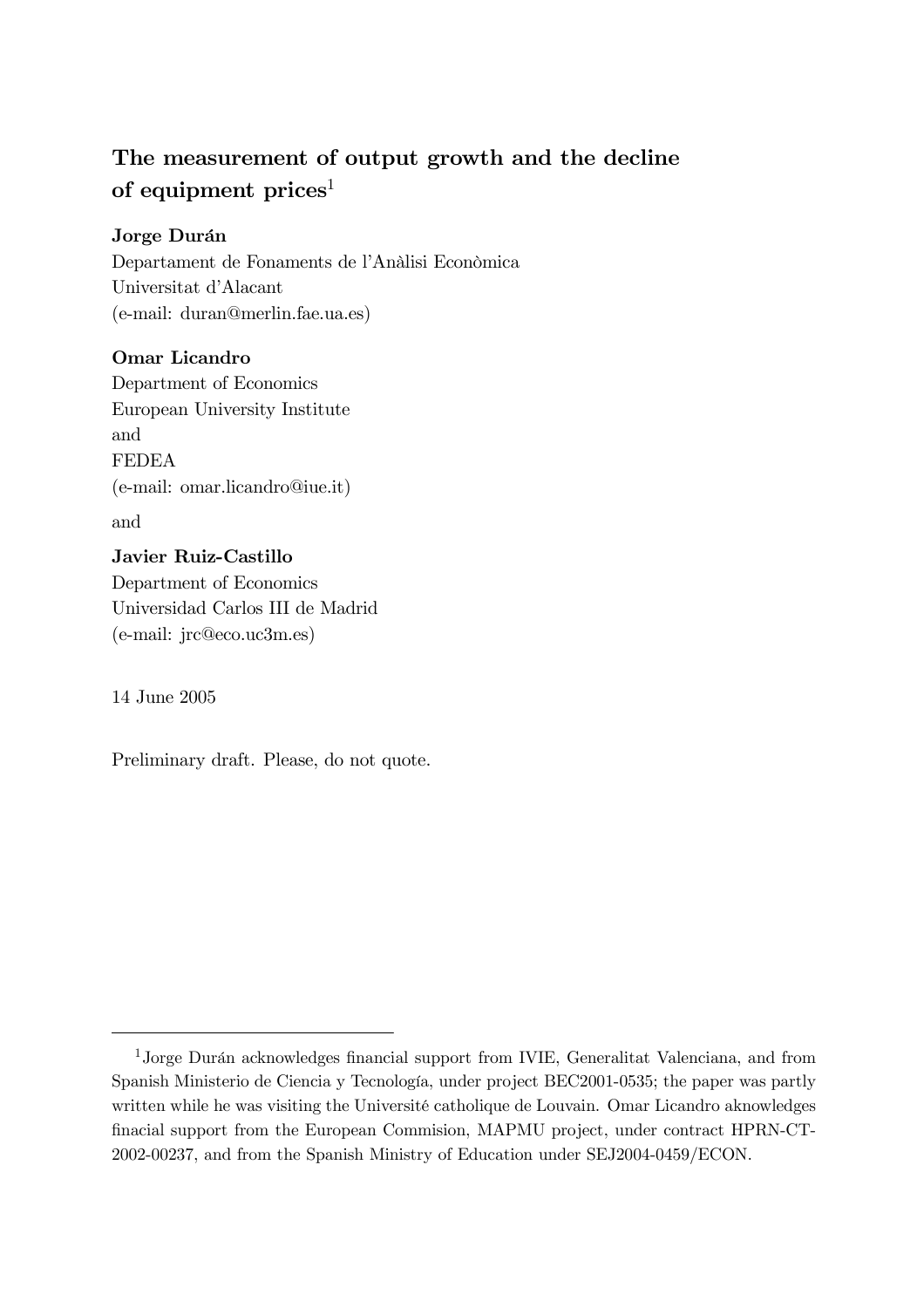Summary: The permanent decline of the price of equipment relative to consumption goods renders traditional fixed-base quantity indexes obsolete, because of the well-known substitution-bias problem. National Income and Product Accounts (NIPA) responded switching to a flexible-base quantity index to measure real GDP growth. In this paper we argue that this is a correct measure of real GDP growth from the point of view of the economic theory of index numbers. In a two-sector model of endogenous growth, we use the Bellman equation to explicitly represent preferences on consumption and investment and we prove that the Fisher-Shell true quantity index is equal to the flexible-base quantity index used by NIPA. In this stylized framework, we are able to clarify some points still under debate. In particular, we show that the growth rate of consumption is not all that matters for welfare representation.

Keywords: Measurement of growth, Quantity indexes, Embodied technical progress.

JEL classification numbers: C43, D91, O41, O47.

Correspondent author:

Omar Licandro Department of Economics, European University Institute, Villa San Paolo, Via della Piazzuola 43, 50133 Firenze, Italy. Phone: +39 055 468 59 53 Fax: +39 055 468 59 02 E-mail: omar.licandro@iue.it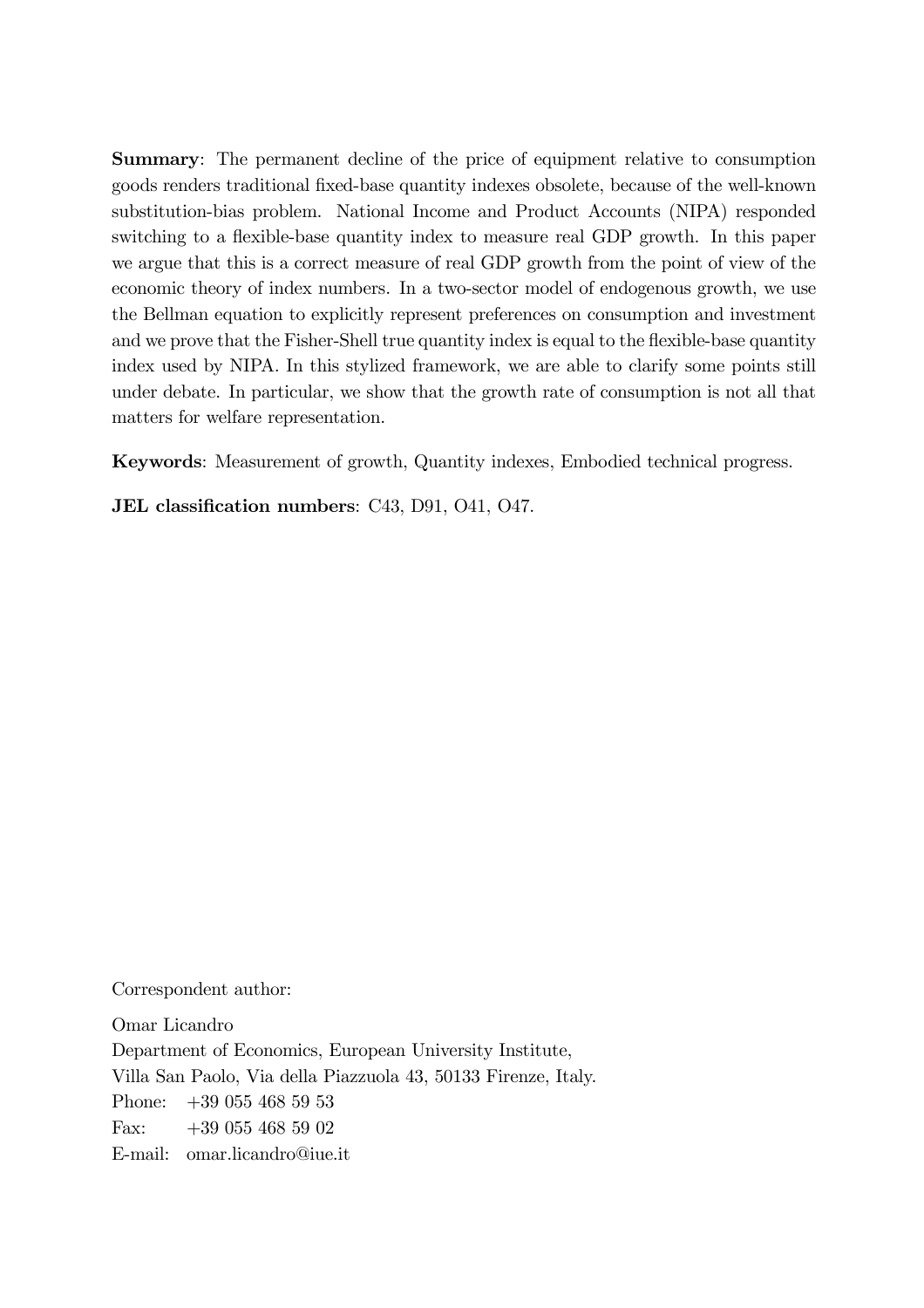# 1 Introduction

The Bureau of Economic Analysis (BEA) featured in its National Income and Product Accounts (NIPA's) a fixed-base quantity index to measure real GDP growth. The fast decline of the relative prices of equipment, notably computers and peripheral equipment, has lead BEA to consider alternative measures of real growth.<sup>2</sup> The traditional fixed-base Laspeyres quantity index yields a reasonable measurement of real growth provided that relative prices remain stable. If the price of equipment declines, the weight of investment with respect to consumption in the Laspeyres index becomes obsolete quickly enough to have a relevant impact on growth measurement. Changing relative prices called for flexible-base quantity indexes. Since the early 1990's the NIPA's feature, together with the fixed-base index, a chained-type index built on the Fisher Ideal index.<sup>3</sup> National Accounts in other countries already calculated alternative measures of real growth, like a chainedtype index based on the Laspeyres index in the Netherlands and Norway. European Union Member States will soon follow BEA: Commission Decision 98/715/EC establishes 2005 as the beginning of a period in which Member States will progressively adapt their National Accounts. Among these changes stands out the publication of a chained-type index based on the Fisher Ideal index. However, the theoretical legitimation of these new measures is still under debate in the growth literature.

On the other side, growth theory has been reformulated in the last decade in order to replicate the observed trend in relative prices. Based on Solow (1960), Greenwood et al (1997) propose a simple two-sector optimal growth model where productivity grows faster in the investment sector than in the consumption sector. Many other papers have follow.<sup>4</sup> In this family of models, as in the data, investment grows at a larger rate than consumption, which raises the fundamental problem of measuring output growth.

As showed by Felbermayr and Licandro (2004), the two-sector AK model proposed by Rebelo (1991) reproduces the observations referred to as above. In this framework, we use the economic theory of index numbers to formulate a true quantity index of output growth. The contribution of this paper is to show that the chained-type Fisher Ideal

2Cummins and Violante (2002) contains a thorough review of the evolution of constantquality prices for equipment from 1947 to 2000 in the US. Since the mid-80's BEA provides with a constant-quality price index for computers and peripherals but historical series first appeared in the seminal contribution of Robert J. Gordon (1990).

3Young (1992) is a non-technical presentation of the methodological changes introduced in the NIPA's. Whelan (2002, 2003) is a more detailed guide into the new methods to measure real growth in use at BEA. For economic index number theory see IMF (2004, chapter 17) or Fisher and Shell (1998).

4List some of them.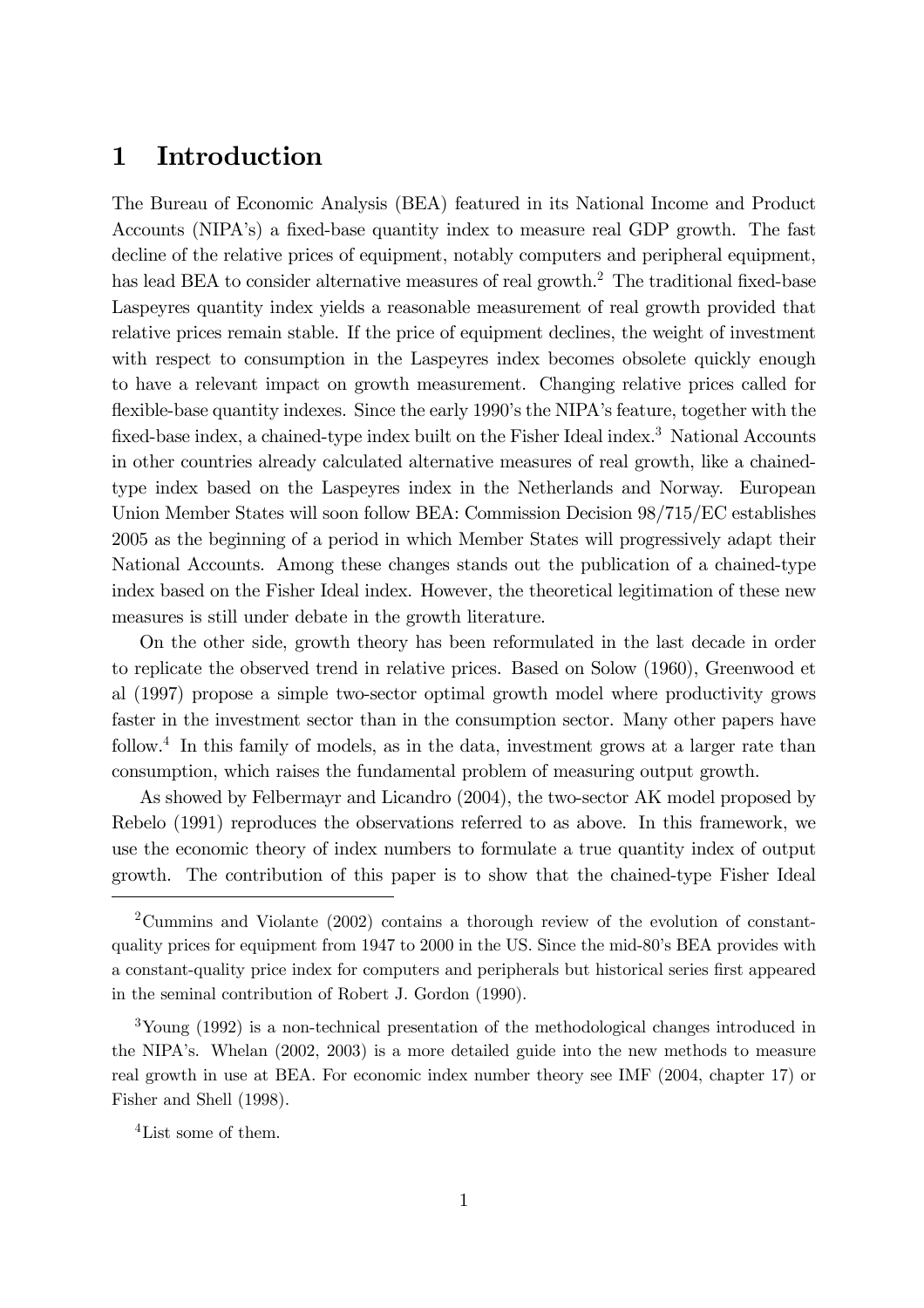index used by NIPA is equal to the welfare-relevant quantity index in the two-sector growth model. Exploiting the explicit utility representation of instantaneous preferences over consumption and investment, we construct the Fisher-Shell true quantity index. The true quantity index is then proved to be equal to the Divisia index which in turn is equal to the Fisher Ideal index. This means that National Accounts measure correctly real growth and, in particular, that the growth rate of investment does contain information relevant to the welfare of the representative individual. In a sense, we challenge the view that separates welfare from productivity issues. Output quantity indexes are viewed as relevant to productivity measurements while consumer price indexes are viewed as relevant for welfare (see e.g. Whelan (2002, p.222)).

In this framework, we are able to clarify the debate in the growth and growth accounting literatures. Some authors like Greenwood et al (1997) and Oulton (2002) develop a modern version of the paradigm that only consumption matters to utility. Hence, by different routes, they end up suggesting that the growth rate of consumption is all that matters. We shall discuss that their suggestion relies, at least in part, on the assumption that the consumption good is used as input in the machines sector. The Fisher-Shell true quantity index is a better measurement of real growth from a conceptual point of view and we illustrate our point with a simple example.

### 2 A two-sector AK model

In this section, we describe a simple version of the two-sector AK model proposed by Rebelo (1991). As pointed out by Felbermayr and Licandro (2004), it is the simplest endogenous growth that replicates the observed permanent decline in the price of equipment and the permanent increase in the equipment to output ratio. In this context, it is particularly clear that the aggregation issue is far from trivial since consumption and equipment grow at different rates.

### 2.1 A model of embodied technical progress

The extent to what technical progress affects all production factors (disembodied) or it is incorporated in new machines and therefore embodied in quality-adjusted productive investment (embodied) has been considered a relevant question since the seminal work of Solow (1960). Following this early contribution, embodied technical change (ETC) has been usually represented in model economies with a consumption good sector using machines as input and a machines sectors using the consumption good as input. Investment-specific technical progress is interpreted to be embodied in machines, but consumption-specific technical progress is considered to be disembodied. Two recent important contributions follow this tradition. Hulten (1992) in growth accounting and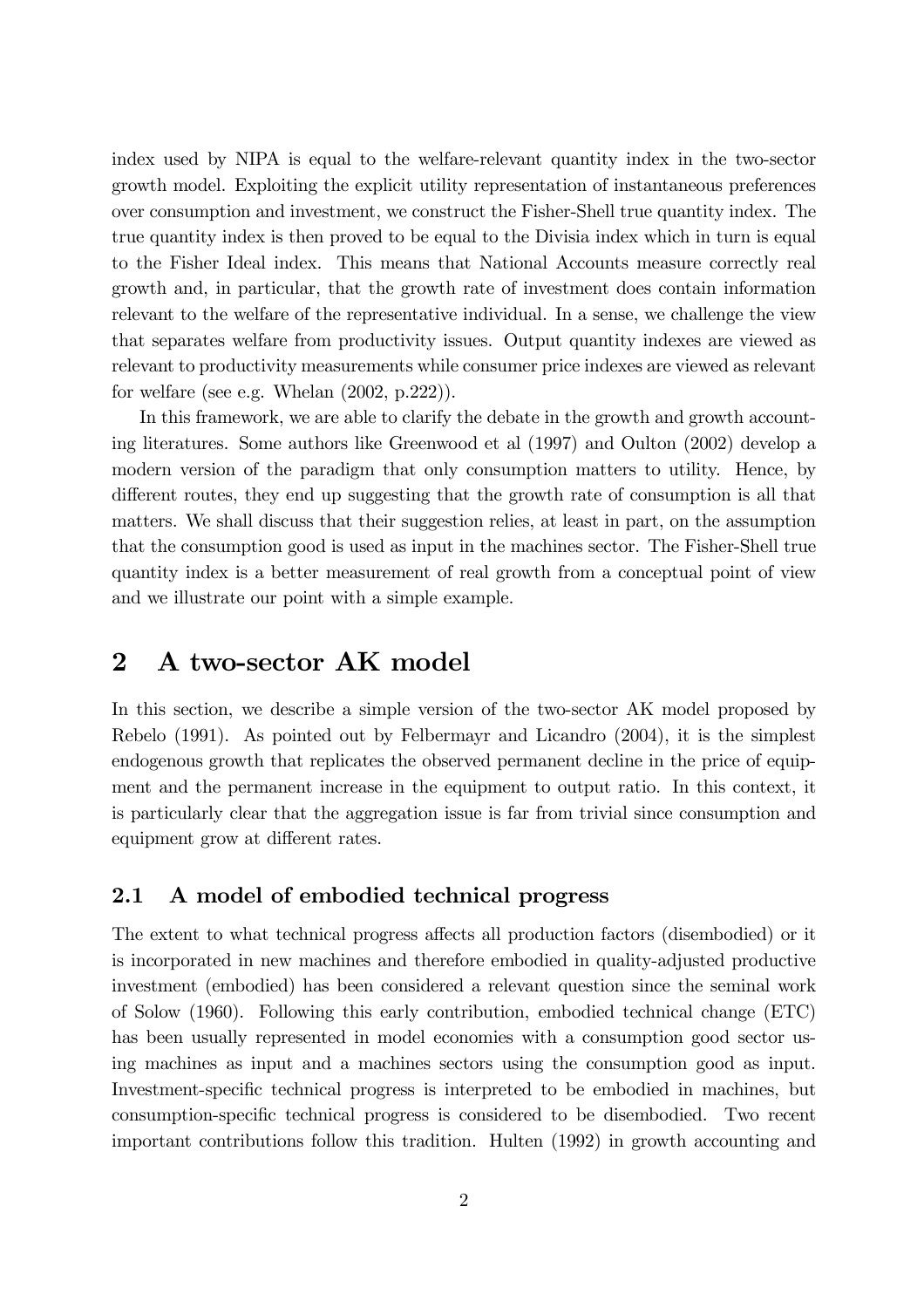Greenwood et al (1997) in a general equilibrium framework argue that the embodiment hypothesis is a reasonable explanation for the observed decline of equipment prices.

The model in this section is based in Rebelo (1991) and follows Licandro and Felbermayr (2004) closely. The stock of machines at each instant t is  $k_t$ , from which  $b_t \leq k_t$  is devoted to the production of the consumption good

$$
c_t = b_t^{\alpha},
$$

where  $\alpha \in (0, 1)$ . The remaining stock  $k_t - b_t$  is devoted to the production of new machines with a linear technology

$$
\dot{k}_t = A(k_t - b_t) - \delta k_t,
$$

where  $A > 0$ , while  $\delta \in (0, 1)$  is the physical depreciation rate.<sup>5</sup> There is a given initial stock of capital  $k_0 > 0$ . We will write  $i_t = \dot{k}_t$  for net investment. The representative agent has preferences over consumption paths represented by

$$
\int_0^\infty e^{-\rho t} \frac{c_t^{1-\sigma}}{1-\sigma} dt
$$

where  $\rho > 0$  is the subjective discount rate and  $\sigma \geq 0$  the inverse of the intertemporal elasticity of substitution.

### 2.2 The relative price of equipment

Returns to scale differ between sectors. Since  $\alpha < 1$ , as the stock of capital grows, the equipment sector becomes more productive with respect to the consumption goods sector. This difference in productivity causes the decline of equipment prices relative to consumption goods prices. This difference in returns to scale can be interpreted in terms of the machines sector being more capital intensive than the consumption good sector or, as put forth by Boucekkine et al (2003), as a consequence of strong spillovers among equipment industries.<sup>6</sup>

<sup>&</sup>lt;sup>5</sup>Observe that  $k_t$  is what in the literatute is referred to as effective or quality-adjusted productive capital. A number of authors discuss that quality-adjusted capital has to be constructed with the physical rather than the economic depreciation rate. This makes the assumption that  $\delta$  is constant consistent with empirical studies. See the dicussion in section 3.3 in Cummins and Violante (2002) and the references therein.

 $6$ Cummins and Violante (2002) observe that their measure of investment-specific technical change occurs first in information technology and then accelerates in other industries. They conclude that information technology is a "general purpose" technology, an interpretation that matches well with the spillovers' interpretation.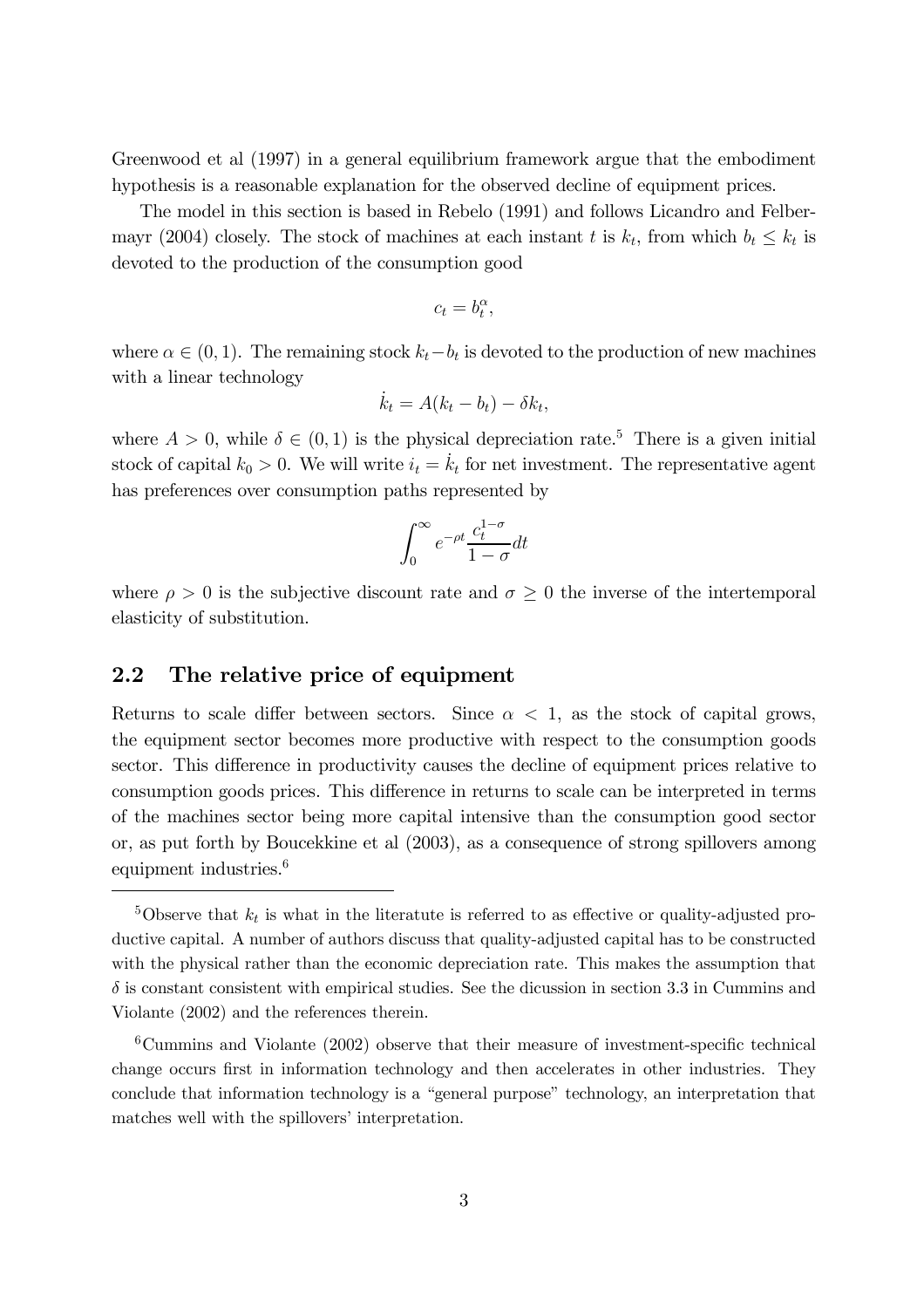From the feasibility constraints, we can obtain the competitive equilibrium price of investment in terms of consumption units as the marginal rate of transformation:

$$
q_t = -\frac{dc_t}{di_t} = -\frac{dc_t}{db_t}\frac{db_t}{di_t} = \frac{\alpha}{A}b_t^{\alpha-1}.
$$

If the stock of machines used in the consumption good sector grows at a constant rate  $g$ , as it will be shown to be the case, the price of equipment decreases at rate  $(\alpha - 1)g < 0$ . Note that this is a model of endogenous growth: there is no exogenous technical change determining this decline of the price of equipment.

#### 2.3 Competitive equilibrium

In the absence of market failures, we can represent equilibrium allocations as solutions to the problem of a planner aiming at maximizing utility subject to the technological constraints. The Bellman equation associated to the planner's problem is

$$
\rho v(k_t) = \max_{i = A(k-b) - \delta k} \frac{b^{\alpha(1-\sigma)}}{1-\sigma} + v'(k_t)i
$$

where the constraint  $c = b^{\alpha}$  has already been introduced in the objective function. Let  $\mu_t$ be the Lagrange multiplier associated with the technological constraint. The first order conditions7 are

$$
\alpha b_t^{\alpha(1-\sigma)-1} - \mu_t A = 0
$$
  

$$
v'(k_t) - \mu_t = 0
$$

and from the envelope theorem

$$
\rho v'(k_t) = v''(k_t)i_t + \mu_t(A - \delta).
$$

Since  $\mu_t = v'(k_t)$  we have  $\mu_t = v''(k_t)\dot{k}_t$ . Then the envelope theorem equation reads  $-\mu_t/\mu_t = A - \delta - \rho$ . Use the first equation to conclude that

$$
-\frac{\dot{\mu}_t}{\mu_t} = A - \delta - \rho = -(\alpha(1-\sigma) - 1)\frac{\dot{b}_t}{b_t}.
$$

Denote  $g = \dot{b}_t/b_t$  and solve for the growth rate of machines as

$$
g = \frac{A - \delta - \rho}{1 - \alpha(1 - \sigma)}.
$$

<sup>&</sup>lt;sup>7</sup>This is a concave program. The first order conditions are sufficient if  $\sigma \geq 1$ . When  $0 \leq \sigma < 1$ , we have to require that  $\rho > (1 - \sigma)\alpha(A - \delta)$  so that we sufficiently future returns. Of course, in general,  $A - \delta > 0$  is necessary for the problem to make sense, and  $A - \delta > \rho$  for positive growth to be optimal. See Licandro and Felbermayr (2004) for the details.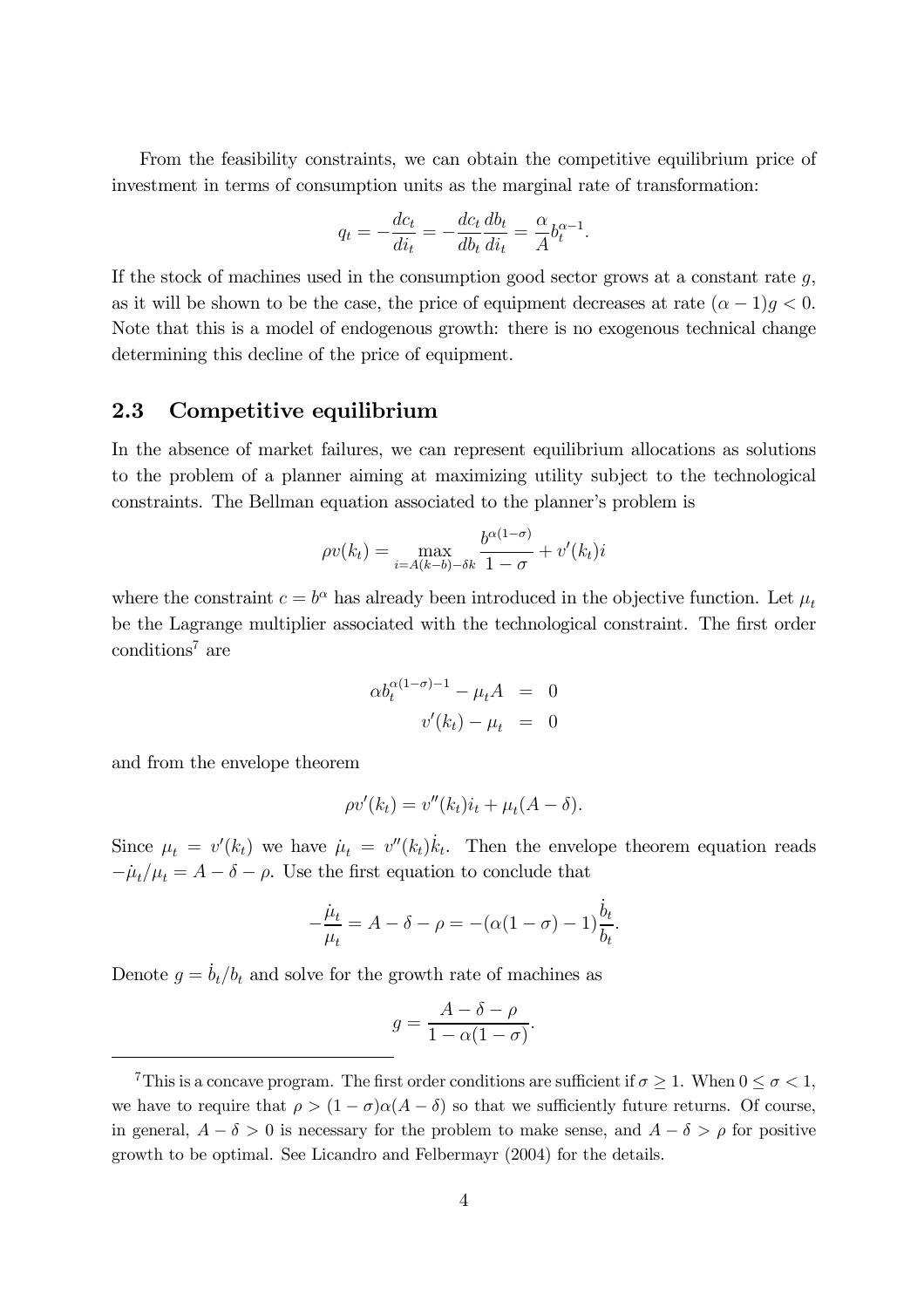From the feasibility constraints it is clear that  $g$  is the growth rate of capital, and therefore net investment  $i_t$ , and that  $\alpha g$  is the growth rate of consumption. Observe that competitive equilibrium allocations are balanced growth paths as  $g$  is the growth rate of capital stock and investment for all t.

The competitive equilibrium allocation displays three regularities observed in actual data (see for example Whelan (2003)). Investment grows faster than consumption because  $g > \alpha g$ . The relative price of equipment decreases at rate  $(\alpha - 1)g < 0$ . Finally, the nominal share of investment in income remains constant. Indeed, from the equations of equilibrium, one can show after some calculations that

$$
s_t = \frac{q_t i_t}{m_t} = \frac{q_t i_t}{c_t + q_t i_t} = \frac{\alpha (A - \delta - \rho)}{\rho (1 - \alpha) + \alpha \sigma (A - \delta)} = s
$$

for all  $t$ .

Let us take the consumption good as numeraire. Consequently, nominal income is  $m_t = c_t + q_t i_t$ . It is worth noting that this relation is not the resources constraint, since the transformation locus is

$$
c_t = \left(k_t - \frac{i_t}{A}\right)^{\alpha}.
$$

Measuring nominal income in consumption units is as arbitrary as measuring it in any other unit. In a later section, we will argue that Greenwood et al (1997) and Oulton (2002) identify production in the consumption good sector with output partly because of a resources constraint that makes this addition look a natural measure of output when in fact it is arbitrary. We also show that, from the perspective of the economic theory of index numbers, it provides with a poor measure of real output growth.

### 3 Actual measures of real growth

The model economy we just described is a world in which investment  $i_t$  grows faster than consumption  $c_t$ , the price of investment relative to consumption  $q_t$  declines, and the nominal shares of consumption and investment expenditures on income remain stable over time. That is, a reasonable replication of what we observe in actual data.

Departing from one-sector growth models raises the issue of aggregating consumption and investment growth to obtain a measure of real output growth. This is precisely what National Accounts have done switching from fixed-base to flexible-base quantity indexes. In this section we review these changes using the notation of our simple framework above.

### 3.1 Fixed-base quantity indexes

Traditional measures of real growth stem from or fixed-base (or fixed-weight) quantity indexes. The most common among these is the Laspeyres index.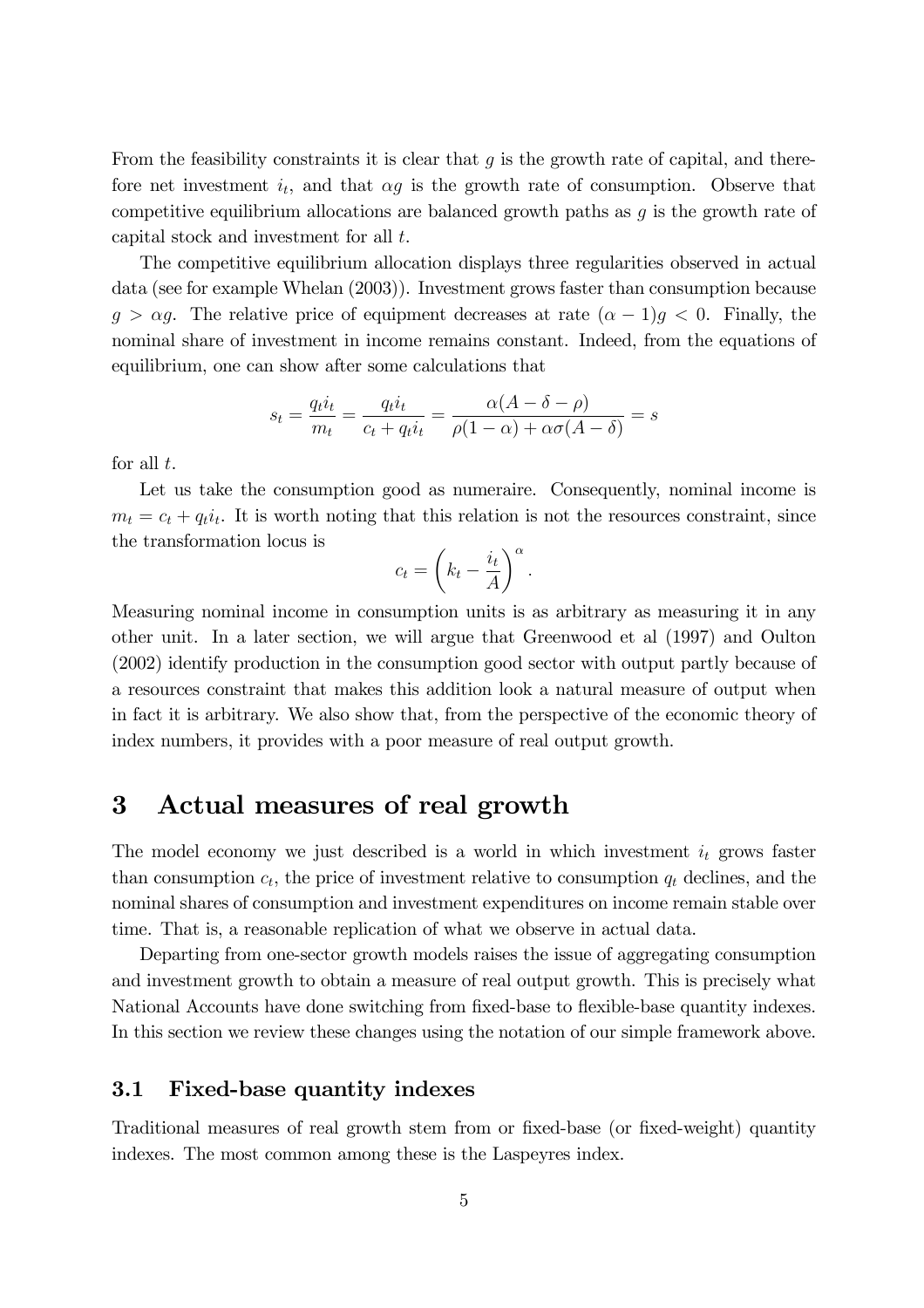Let us choose consumption as the numeraire so that its price is normalized to one while the price of investment in consumption units is  $q_t$ . The Laspeyres index fixes the price  $q_t$  of some base instant t and then computes the factor of change between t and  $t+h$ as

$$
\Pi_{t,t+h}^t = \frac{c_{t+h} + q_t i_{t+h}}{c_t + q_t i_t}
$$

for all  $h \geq 0$ . The real growth rate measured by Laspeyres is the instantaneous growth rate of  $\Pi_{t,t+h}^t$  as a function of h (see the appendix). That is,

$$
\pi_{t,t+h}^t = \frac{d\Pi_{t,t+h}^t}{dh} \frac{1}{\Pi_{t,t+h}^t} = \frac{\dot{c}_{t+h} + q_t \dot{i}_{t+h}}{c_{t+h} + q_t \dot{i}_{t+h}}.
$$

The Laspeyres index is popular because it is conceptually simple and it provides with a natural concept of real GDP level if one considers only the numerator  $c_{t+h} + q_t i_{t+h}$ .

However, if the relative price of investment declines, so that real consumption and investment grow at different rates, the Laspeyres index tends to give too much weight to investment as we depart from the base year. In particular, if investment is growing faster than consumption, the Laspeyres growth rate tends to that of investment, therefore overstating real growth. Note that

$$
\pi_{t,t+h}^t = \frac{\dot{c}_{t+h} + q_t i_{t+h}}{c_{t+h} + q_t i_{t+h}} = \frac{c_{t+h}}{c_{t+h} + q_t i_{t+h}} \frac{\dot{c}_{t+h}}{c_{t+h}} + \frac{q_t i_{t+h}}{c_{t+h} + q_t i_{t+h}} \frac{i_{t+h}}{i_{t+h}}
$$
(1)

but the weight of consumption along an equilibrium path is

$$
\frac{c_{t+h}}{c_{t+h} + q_t i_{t+h}} = \frac{1}{1 + q_t \frac{i_{t+h}}{c_{t+h}}} = \frac{1}{1 + \frac{q_t i_t}{c_t} e^{g(1-\alpha)h}},
$$

and hence decreasing in  $h$ . This effect is known in the literature of index numbers as the substitution bias: the demand for goods whose price decline permanently usually display faster growth in real terms. Quantity indexes based on past (relatively high) prices overweight these items, overstating the real growth rate. The effect is larger the farther we are from the base year.

The Paasche index uses current prices as a base, and hence tends to understate real growth as we go back in time. The index is

$$
\Pi_{t-h,t}^t = \frac{c_t + q_t i_t}{c_{t-h} + q_t i_{t-h}}
$$

for all  $h \geq 0$  and the growth rate measured by the index

$$
\pi_{t-h,t}^t = \frac{d\Pi_{t-h,t}^t}{dh} \frac{1}{\Pi_{t-h,t}^t} = \frac{c_{t-h}}{c_{t-h} + q_t i_{t-h}} \frac{\dot{c}_{t-h}}{c_{t-h}} + \frac{q_t i_{t-h}}{c_{t-h} + q_t i_{t-h}} \frac{i_{t-h}}{i_{t-h}}.
$$
(2)

As h grows, so  $t - h$  decreases, the weight of consumption increases because  $i_{t-h}/c_{t-h}$ decreases.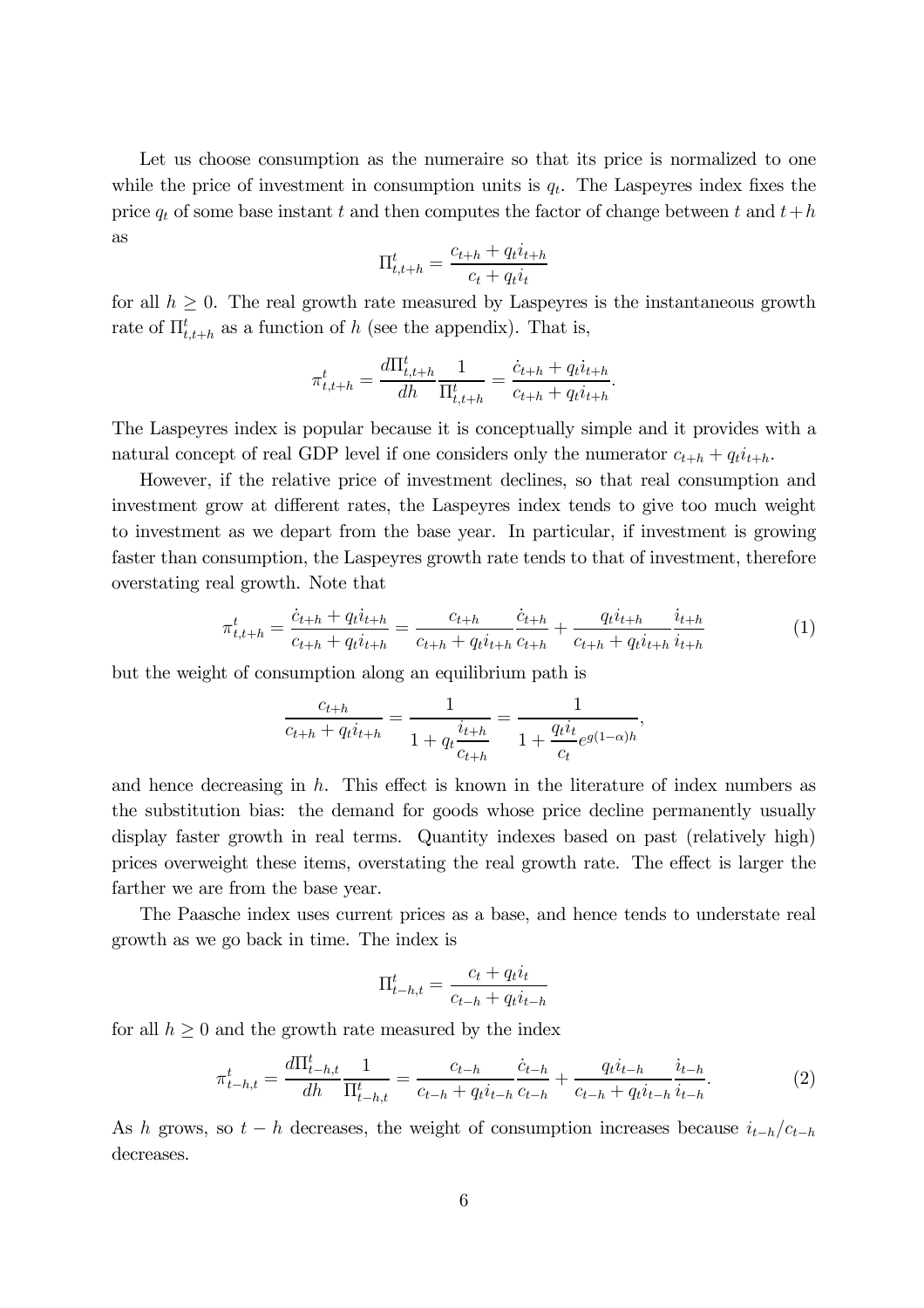Fixed-base quantity indexes yield poor measures of real growth when GDP components grow at different rates because of changing relative prices.<sup>8</sup>

### 3.2 chained-type-type quantity indexes

The permanent decline in the price of equipment in actual data worsened when BEA started to correct computer prices by quality changes in the mid-1980's. The introduction of quality corrections in prices of equipment revealed a more acute declining pattern in the price of equipment relative to consumption goods. Consequently, real investment appeared to be growing even faster than real consumption. In this new scenario fixed-base quantity indexes faced the well-know substitution bias problem. National Accounts are moving to superlative indexes to measure real growth. In particular, fixed-base quantity indexes are today published together with a chained-type quantity index constructed from the Fisher Ideal index computed for every pair of years.

Chained-type indexes are used to filter price movements while updating the base therefore avoiding the substitution bias. National Accounts have chosen to use the Fisher Ideal index as a link because it is known to approximate some type of true quantity index. Between t and  $t + h$  the Fisher Ideal index is the geometric mean of the Laspeyres index with base t and the Paasche index with base  $t + h$ , that is

$$
F_{t,t+h} = \left(\Pi_{t,t+h}^t \Pi_{t,t+h}^{t+h}\right)^{\frac{1}{2}}.
$$

The chained-type index is then computed recursively as

$$
F_{0,t+h}^C = F_{0,t}^C F_{t,t+h}
$$

each period  $nh, n = 1, 2, ...,$  starting from some date zero and setting  $F_{0,0}^C = 1$  as the initial condition.<sup>9</sup> chained-type indexes can be constructed from other indexes. The Netherlands and Norway used to publish a chained-type index constructed from the Laspeyres index, but this chained-type index only has two out of the three interesting properties of the Fisher Ideal-based chained-type index:

<sup>8</sup>Updating regularly the base is not a solution because it goes against the very principle of fixed-base indexes. Further, publishing different series with different base-years would pose the problem of a multiplicity of measures of real growth for each period considered.

<sup>9</sup>Unlike fixed-base indexes, chain indexes do not have the multiplicative property. It is straightforward to check that, in general, the direct Fisher Ideal measurement  $F_{0,2h}$  between zero and  $2h$  does not coincide with the chain index that results from the product of the two intermediate Fisher Ideal indexes  $F_{0,2h}^C = F_{0,h}F_{h,2h}$ . Just observe that prices of instant h do not play any role in the calculation of  $F_{0,2h}$ . For this same reason, it is difficult to interpret a chain index as a real GDP series. These issues are very well illustrated in Whelan (2002).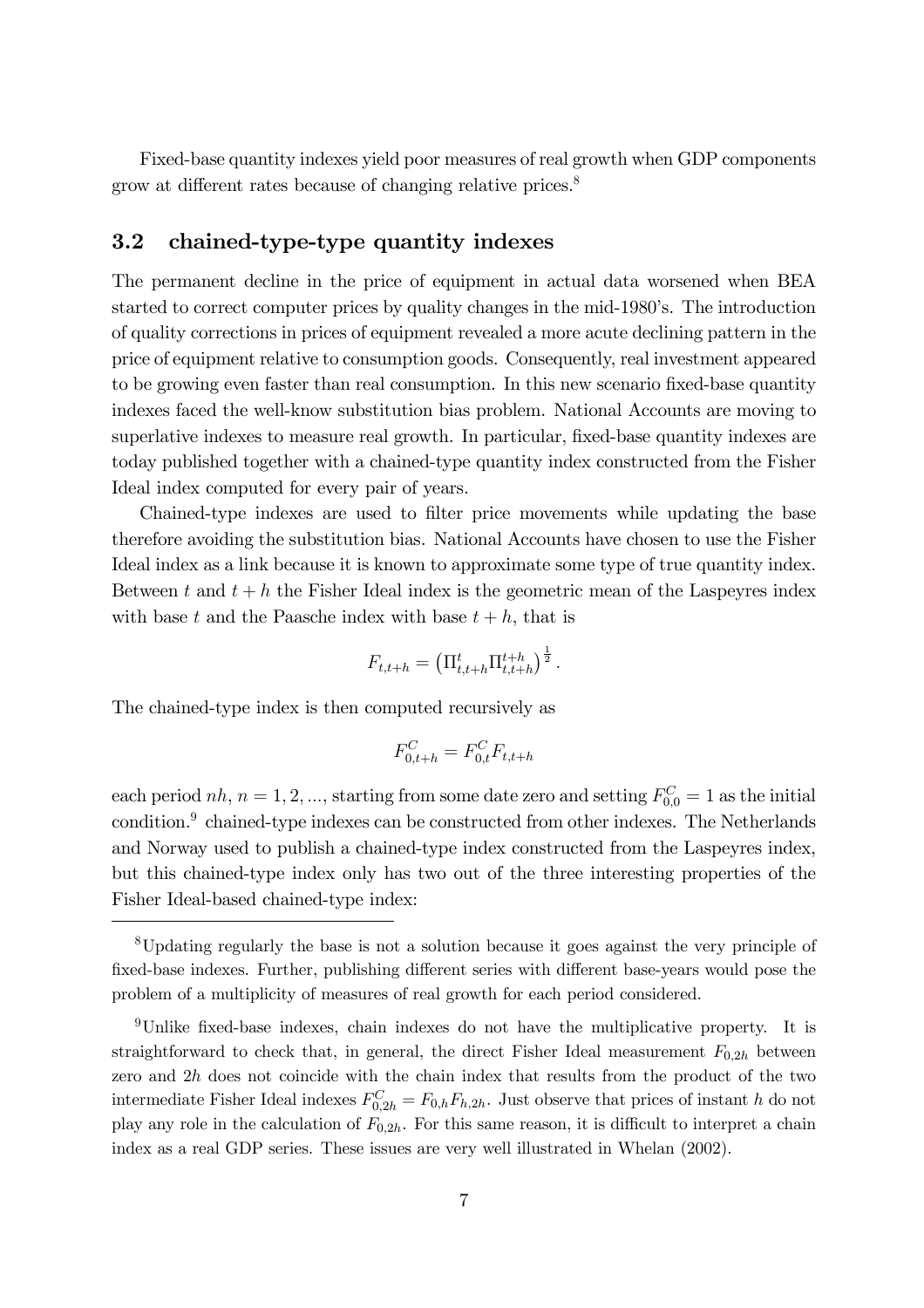- Computing the Laspeyres and Paasche indexes in fact filters price movements.
- Using prices of the current pair of periods updates the base continuously.
- Computing the average compensates the overstatement of the Laspeyres index with the understatement of the Paasche index, thus approximating a true quantity index.

Moreover, the Fisher Ideal index is a fair approximation of the Divisia index, and index built on a clear and appealing criterion. The Divisia index weights consumption and investment by the fraction the respective expenditures represent of total income. When the nominal shares change over time, the Divisia index takes the average of the nominal shares in t and  $t + h$ . In regard of expressions (1) and (2), as the period length h tends to zero, both indexes, and therefore the Fisher Ideal index, compute the same growth rate

$$
d_t = \frac{c_t}{c_t + q_t i_t} \frac{c'_t}{c_t} + \frac{q_t i_t}{c_{t+h} + q_t i_t} \frac{i'_t}{i_t},
$$

but this is precisely the definition of the Divisia index.<sup>10</sup> This equality is proved in more detail in the appendix.

### 4 Real growth in a two-sector AK model

The previous section shows that chained-type indexes yield conceptually better measures of real growth in a scenario in which consumption and investment grow at different rates and relative prices change. Further, in a model economy with explicit preferences, we can show that the Fisher Ideal index is in fact equal to the relevant true quantity index stemming from agents' preferences.

#### 4.1 Instantaneous preferences

In regard of the Bellman equation above, the planner is choosing continuously between consumption and investment. Hence, we can interpret

$$
w_t(c, i) = \frac{c^{1-\sigma}}{1-\sigma} + v'(k_t)i
$$

to represent instantaneous preferences over contemporaneous consumption and investment. To save notation, we write  $w_t(c, i)$  rather than  $w(c, i, k_t)$  but time enters this

 $10$ In continuous-time, since the Laspeyres and Paasche index tend to each other as h goes to zero, the chain indexes based on the Laspeyres and the Fisher Ideal indexes coincide, and both are therefore equal to the Divisia index. In discrete-time, however, only the Fisher Ideal index approximates the Divisia index.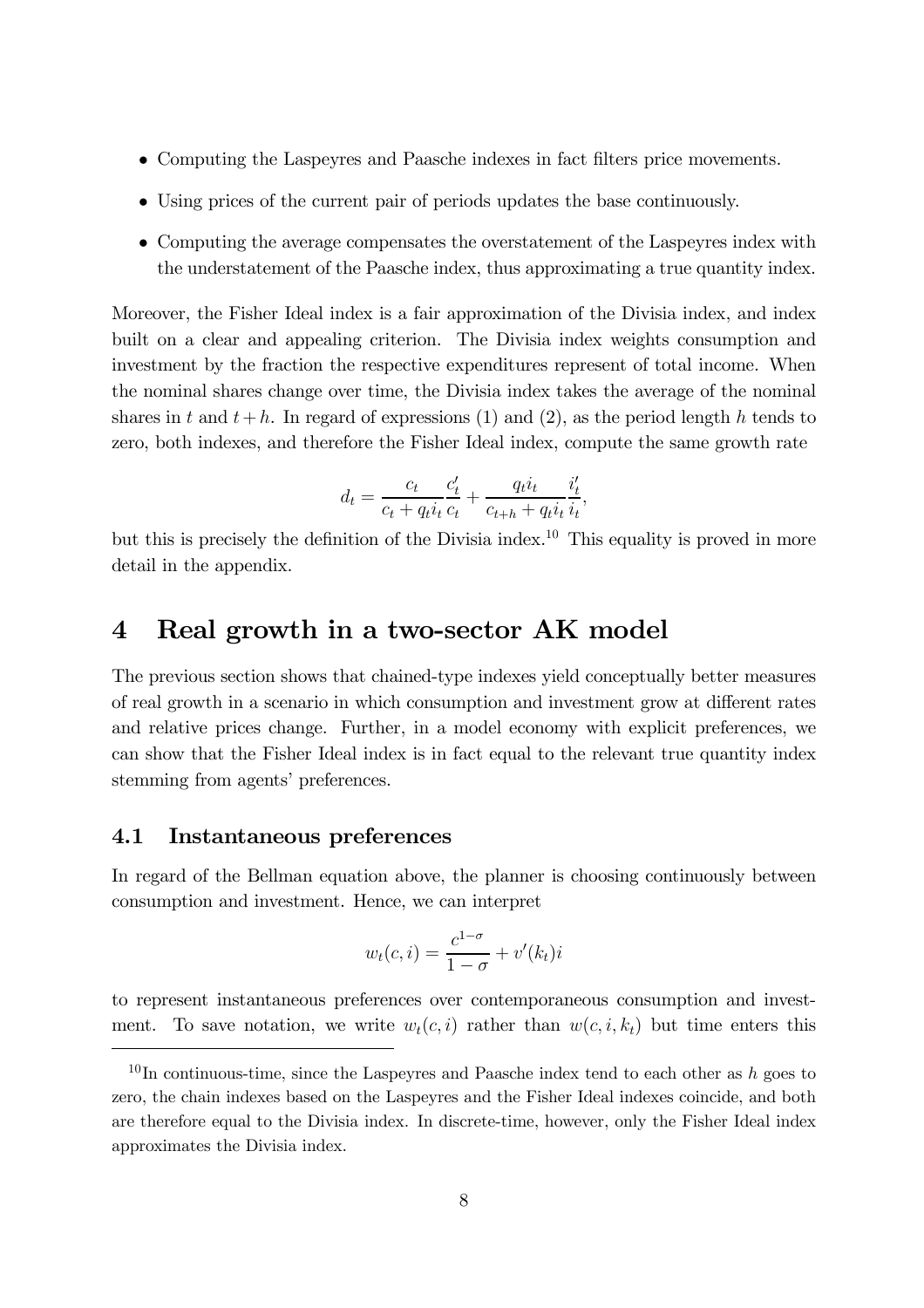

Figure 1: The production possibilities frontier and competitive prices

function only through the stock of capital  $k_t$ .<sup>11</sup> The same comment applies to the indirect utility and expenditure functions below. Recall that nominal income was defined as  $m_t = c_t + q_t i_t$ . Figure 1 depicts the budget constraint jointly with the production possibilities frontier and an indifference curve. The constraints in the maximization problem of the Bellman equation can be replaced by the budget constraint  $c + q_t i \leq m_t$  because the budget line is tangent to the production possibilities frontier locally at the optimum.

#### 4.2 The Fisher-Shell true quantity index

Since the utility function that summarizes preferences in instant  $t$  is time dependent, the natural choice to measure real growth is the true quantity index introduced by Fisher and Shell (1971). Define the indirect utility function as

$$
u_t(m_t, q_t) = \max_{c+q_t i \leq m_t} w_t(c, i)
$$

and the associate expenditure function

$$
e_t(u_t, q_t) = \min_{w_t(c,i) \ge u_t} c + q_t i.
$$

Since utility comparisons must be done using the same preference map, the Fisher-Shell true quantity index fixes both prices and preferences. In particular, it compares income

<sup>&</sup>lt;sup>11</sup>The planner of our economy solves a standar recursive program in which the state variable summarizes at each instant all information from the past that could be relevant for the choice today. For a brief exposition of recursive techniques in continuous-time see Obstfeld (1992).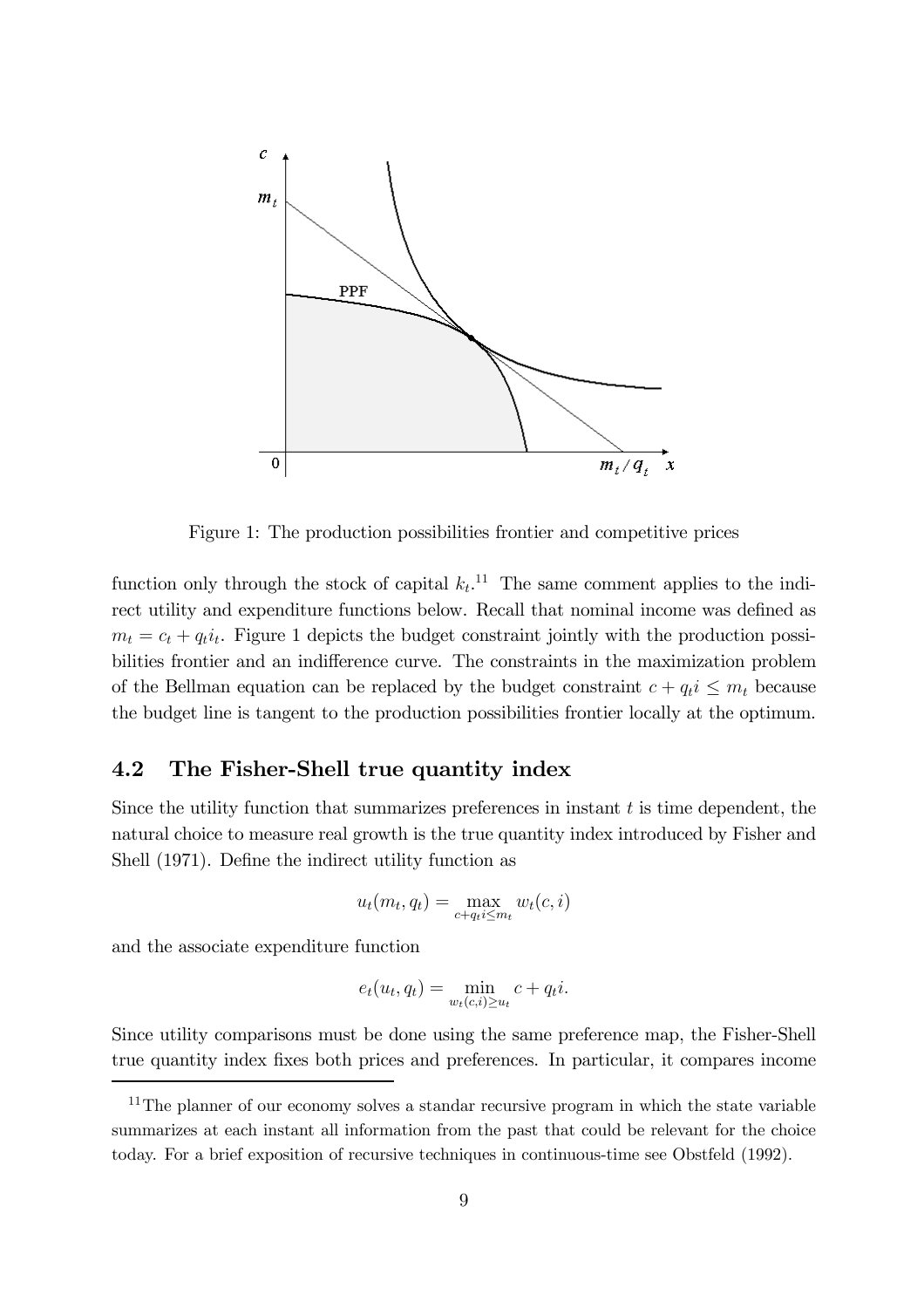

Figure 2: The Fisher-Shell true quantity index

today  $m_t$  with the hypothetical level of income  $\hat{m}_{t+h}$  that would be necessary to attain the level of utility associated with tomorrow's income and prices  $m_{t+h}$ ,  $q_{t+h}$  with today's prices  $q_t$  and today's preferences as evaluated by  $e_t, u_t$ . Denote this artificial level of income as

$$
\hat{m}_{t+h} = e_t[u_t(m_{t+h}, q_{t+h}), q_t].
$$

The procedure is depicted in Figure 2. The preference map corresponds to preferences of instant t as represented by  $w_t$ . Point A is the current situation in instant t. Point B is the choice of instant t preferences when we face instant  $t + h$  prices  $q_{t+h}$  and income  $m_{t+h}$ . Point C represents the choice that maintains such level of utility but with instant t prices  $q_t$ . In the end, we compare two levels of income that correspond to the same price vector so it is clear that we are extracting price changes. In this particular case, the true quantity index is just reflecting the fact that the true output deflator is dropping with the price of equipment, that is to say that income in real terms is growing more than  $m_{t+h}/m_t$ .

The instantaneous Fisher-Shell real growth rate is

$$
f_t = \frac{d}{dh} \left. \frac{\hat{m}_{t+h}}{m_t} \right|_{h=0} = \frac{1}{m_t} \left. \frac{d\hat{m}_{t+h}}{dh} \right|_{h=0},\tag{3}
$$

that is, the instantaneous growth rate of the factor defined above as  $h$  gets small.<sup>12</sup> To

 $12$ In continuous-time, it does not make a difference whether we define the true quantity index like we do or in terms of  $m_t/m_{t-h}$ . See again the appendix for a rationale of this definition.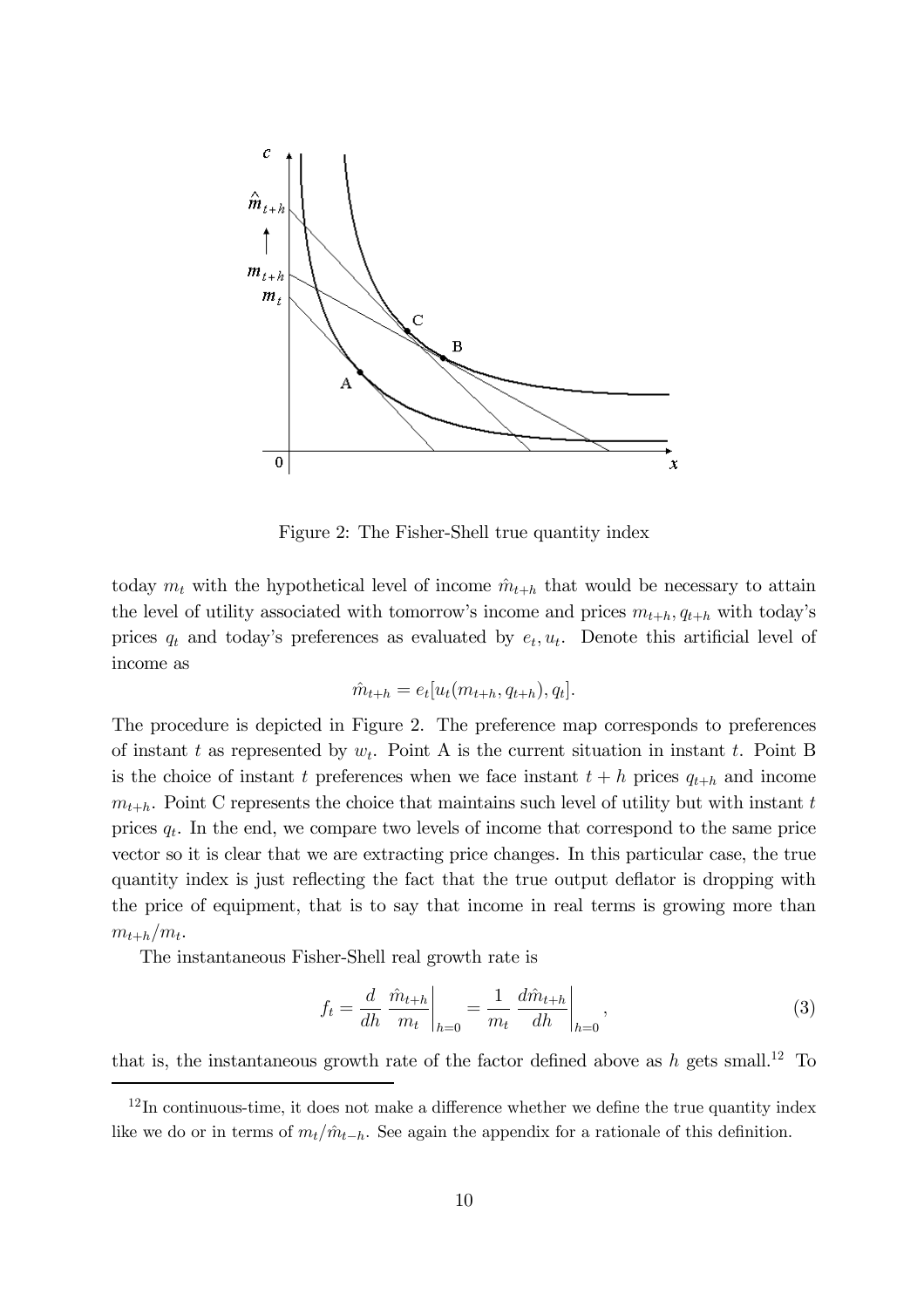compute this index note that

$$
\frac{d\hat{m}_{t+h}}{dh}\bigg|_{h=0} = e_{1,t}[u_t(m_t, q_t), q_t](u_{1,t}(m_t, q_t)\dot{m}_t + u_{2,t}(m_t, q_t)\dot{q}_t)
$$

where the subscript denotes the partial derivative with respect to the corresponding argument. To obtain an expression for all these derivatives let us go back to the definitions above. Let  $\mu$  be the Lagrange multiplier of the maximization problem in the definition of the indirect utility function. We have, from the first order conditions, that  $w_{1,t}(c_t, i_t) = \mu$ , so that

$$
\frac{du_t(m_t, q_t)}{dm_t} = \mu = w_{1,t}(c_t, i_t)
$$
\n
$$
\frac{du_t(m_t, q_t)}{dq_t} = -\mu i_t = -w_{1,t}(c_t, i_t)i_t.
$$

Let  $\lambda$  be the Lagrange multiplier of the minimization problem in the definition of the expenditure function. From the first order conditions  $w_{1,t}(c_t, i_t) = -\lambda^{-1}$ , and hence

$$
\frac{de_t(u_t, q_t)}{du_t} = -\lambda = \frac{1}{w_{1,t}(c_t, i_t)}.
$$

We conclude that

$$
f_t = \frac{1}{m_t} \frac{1}{w_{1,t}(c_t, i_t)} \left( w_{1,t}(c_t, i_t) \dot{m}_t - w_{1,t}(c_t, i_t) i_t \dot{q}_t \right) = \frac{\dot{m}_t - i_t q \dot{q}_t}{m_t} = \frac{\dot{m}_t}{m_t} - \frac{q_t i_t}{m_t} \frac{\dot{q}_t}{q_t}
$$

.

Differentiate  $m_t = c_t + q_t i_t$  with respect to time and note that  $q_t i_t/m_t = s$  to write

$$
\frac{\dot{m}_t}{m_t} = (1 - s)\frac{\dot{c}_t}{c_t} + s\frac{\dot{i}_t}{\dot{i}_t} + s\frac{\dot{q}_t}{q_t}
$$

and then

$$
f_t = \frac{\dot{m}_t}{m_t} - s\frac{\dot{q}_t}{q_t} = (1 - s)\frac{\dot{c}_t}{c_t} + s\frac{i_t}{i_t} = (1 - s)\alpha g + sg
$$

for all t, but this is the expression of the Divisia index so that  $f_t = d$  for all  $t$ .<sup>13</sup>

The interpretation is straightforward. It is clear that  $f$  is a measure of real growth since it is constructed as the growth rate of nominal income substracting pure price changes, in this case the change of the relative price of investment  $q_t$ . The index only keeps changes in quantities. It is also clear that it is a true index because it is constructed from the representative agent's preferences.14

14At this point it may be worth clarifying that it is not GDP but NDP what matters for

<sup>&</sup>lt;sup>13</sup>This equivalence would come as no surprise to index number theorists. The Fisher Ideal index is know to approximate in general some sort of true quantity index because both are bounded from above and below by the Laspeyres and Paasche indexes respectively. In continuous-time, these indexes tend to each other as the time interval  $h$  tends to zero. Further, in general, the Divisia index coincides with the Fisher Ideal index if the growth rates of consumption and investment are constant.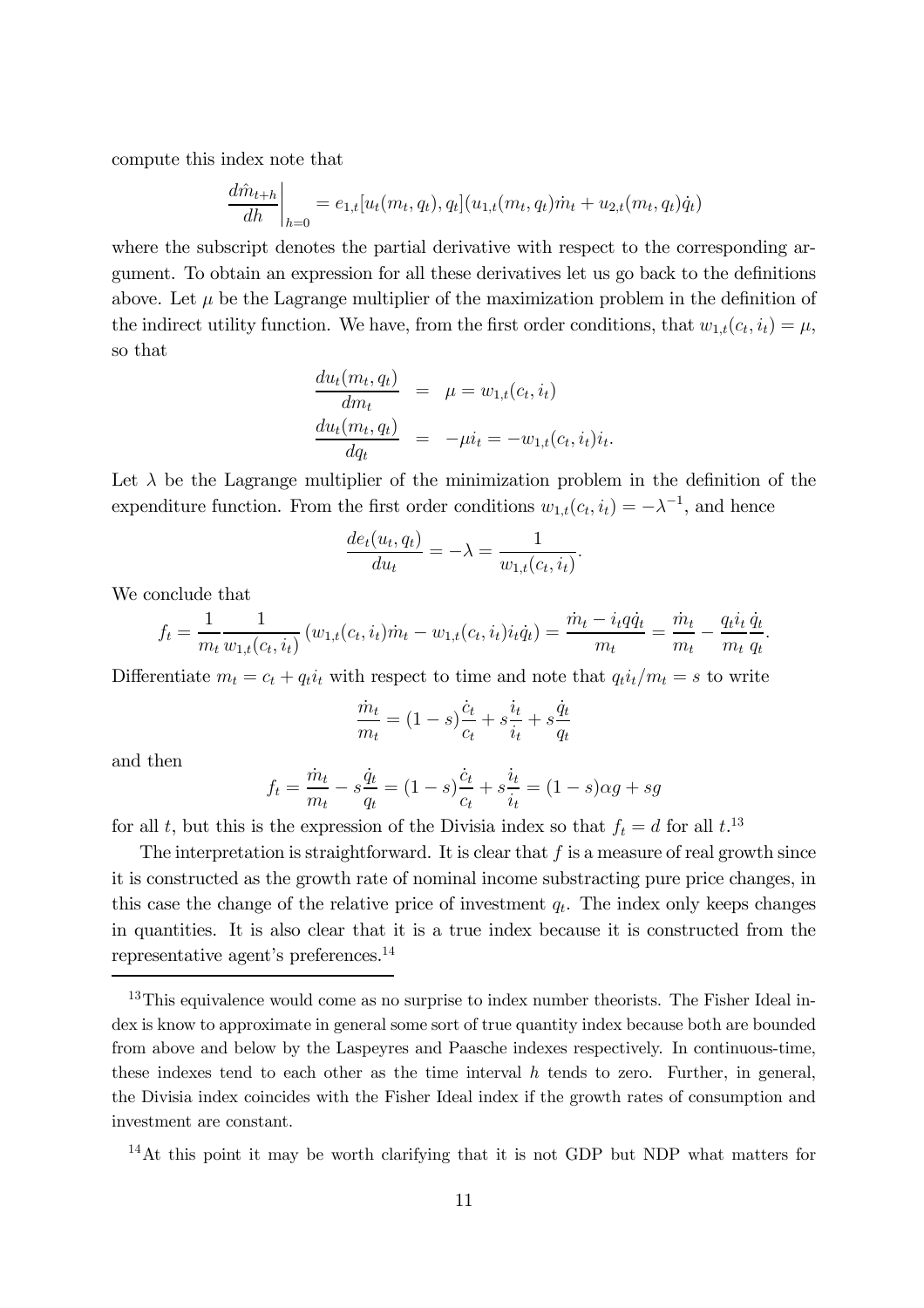### 5 Discussion

In principle, it is very appealing, if current and future consumption is all that matters to utility, that the growth rate of consumption should summarize all what the agent cares about. In this section we will give an interpretation for the growth rate of investment playing a role in the true quantity index. Further, in the stylized context of the AK model, we will aim at clarifying one or two points that are still under debate in the growth theory literature.

### 5.1 Investment also matters

One way to see that the investment growth rate reflects in part welfare is to note that the Fisher-Shell-Divisia index can be expressed as

$$
d = (A - \delta)s.
$$

The index is therefore reflecting that potential maximum growth  $A - \delta$  will be exploited to the extent that agents care for future consumption as represented by the propensity to invest s. But this is to say that the investment growth rate, reflecting the concern for future consumption, conveys information that is relevant for welfare.

This interpretation can be further supported by a simple example. The basic intuition is that the same growth rate for consumption can stem from different parameters' profiles that, eventually, reflect different preferences. Consider the economy described above and a second economy such that  $\rho > \tilde{\rho}$  and  $\delta < \tilde{\delta}$ . Suppose further that  $\delta + \rho = \tilde{\delta} + \tilde{\rho}$ . The rest of parameters are common to both economies. In regard of the equilibrium expressions for s and g, we have  $g = \tilde{g}$  and therefore  $\alpha g = \alpha \tilde{g}$  so that consumption grows at the same rate in both economies. Since optimal paths are balanced growth paths, we can easily derive the functional form of the value function associated to the planner's problem

$$
v(k) = \frac{\theta^{\alpha(1-\sigma)-1}}{A} \frac{k^{\alpha(1-\sigma)}}{1-\sigma}
$$
 (4)

where  $\theta = b_t/k_t$  can be expressed in terms of parameters as

$$
\theta = \frac{\rho - \alpha(1 - \sigma)(A - \delta)}{A(1 - \alpha(1 - \sigma))}.
$$

Hence, decreasing  $\rho$  in the same amount as  $\delta$  increases the numerator because  $-1 + \alpha(1-\alpha)$  $\sigma$  < 0, while this same expression, negative, is the power of  $\theta$  in (4).

welfare, and in fact it is the contribution of net investment  $i_t$  what the true quantity index is taking into account. The fraction of  $k_t$  that is interpreted to depreciate physically is a lost resource that does not contribute to welfare. It is in this sense that some authors claim that NDP is relevant for welfare and GDP for productivity (see the discussion in Oulton (2002)).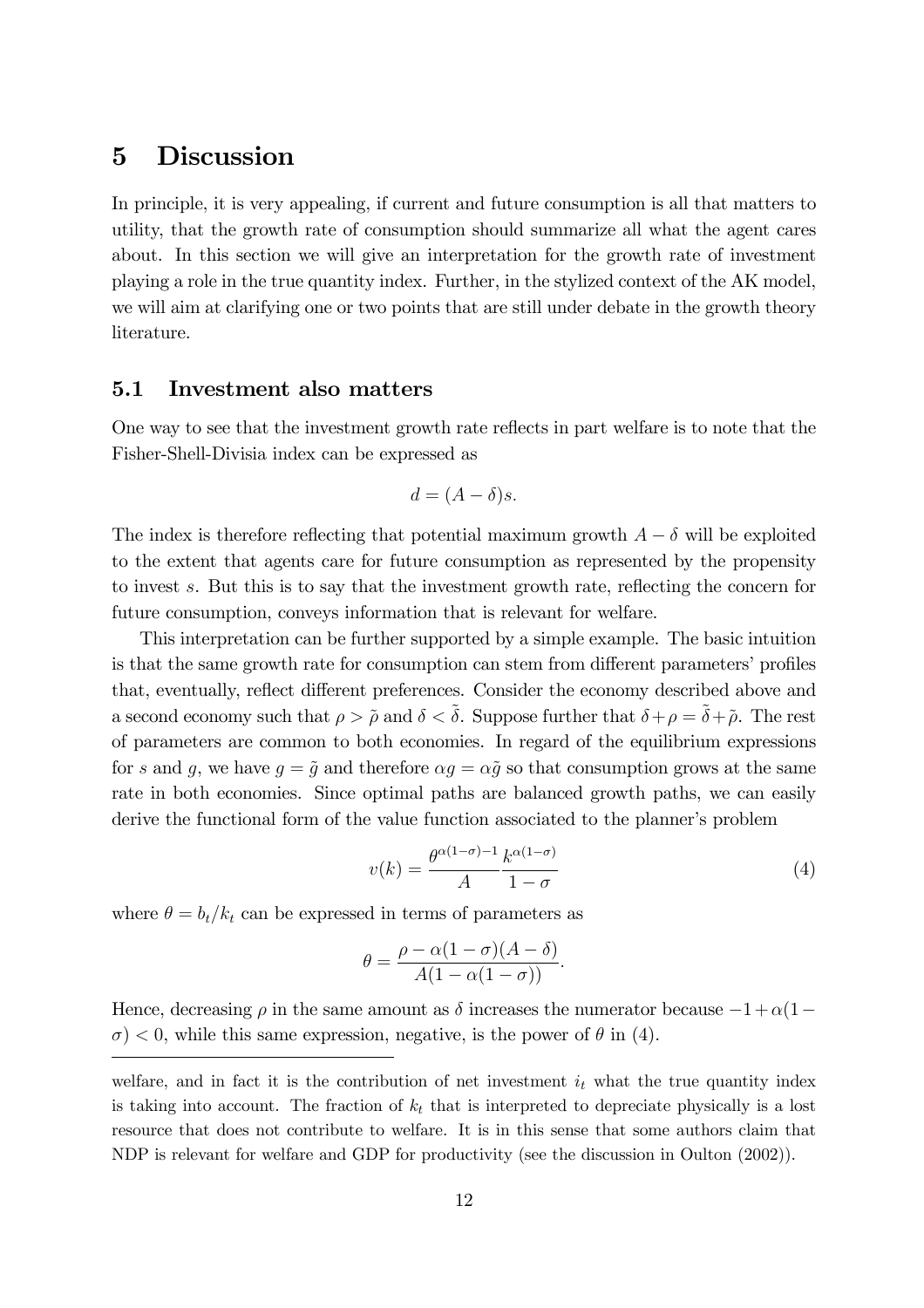In short, the growth rate of consumption is not a good measure of real growth because it is unable to reflect the welfare differences between these two economies: the second economy weights more future consumption so that values more than the first the same growth rate of consumption. The Fisher-Shell-Divisia index does reflect the differential in welfare. Since  $g = \tilde{g}$ , if there is a difference between d and  $\tilde{d}$  it has to be because of differences in the propensity to invest. Check that

$$
s = \frac{\alpha(A - \delta - \rho)}{\rho(1 - \alpha) + \alpha\sigma(A - \delta)} = \frac{\alpha(A - \tilde{\delta} - \tilde{\rho})}{\rho(1 - \alpha) + \alpha\sigma(A - \delta)} < \frac{\alpha(A - \tilde{\delta} - \tilde{\rho})}{\tilde{\rho}(1 - \alpha) + \alpha\sigma(A - \tilde{\delta})} = \tilde{s}
$$

where the equality follows from the imposition that  $\delta + \rho = \tilde{\delta} + \tilde{\rho}$  and the inequality from rising  $\delta$  and decreasing  $\rho$  in the denominator. But then

$$
d = (\alpha + s(1 - \alpha))g < (\alpha + \tilde{s}(1 - \alpha))g = \tilde{d}
$$

so that  $d < d$  is reflecting the higher valuation in the second economy.

Quantity indexes reflect imperfectly welfare but this example shows that the Divisia index is a better representation of preference than the consumption growth rate.

### 5.2 It is not the choice of the numeraire

In order to measure real growth, Hulten (1992, equation (7)) follows Jorgenson (1966) and suggests a row addition of consumption and investment units, calling the outcome  $c_t + i_t$  quality-adjusted output. Greenwood et al (1997) note that, in their setting, adding consumption and effective investment turns the economy into a standard Solow (1960) growth model with no embodied technical change.15 In regard of the standard general equilibrium concept of commodity, they correctly state that output in the consumption good sector requires investment to be deflated by its relative price, in our notation  $c_t$  +  $q_t i_t = m_t$ . However, they go on identifying nominal income  $m_t$  in consumption units with real output so that their measurement of real GDP growth is the consumption growth rate.16

Doing so, Greenwood et al (1997) implicitly adhere to a position often taken in the growth accounting literature. In a model with linear preferences, Weitzman (1976) discussed that net investment has to be added to consumption if we wanted to have a measure of the level of income that was welfare-relevant. A secondary point in his reasoning is the statement that nominal income has to be measured in consumption units. This choice

<sup>15</sup>See Hercowitz (1998) for a review of the Solow-Jorgenson controversy.

<sup>16</sup>In their setting this choice looks somewhat natural because the machines' sector uses as input the consumption good so that the equivalent of  $m_t = c_t + q_t i_t$  is total output in the non-durables sector.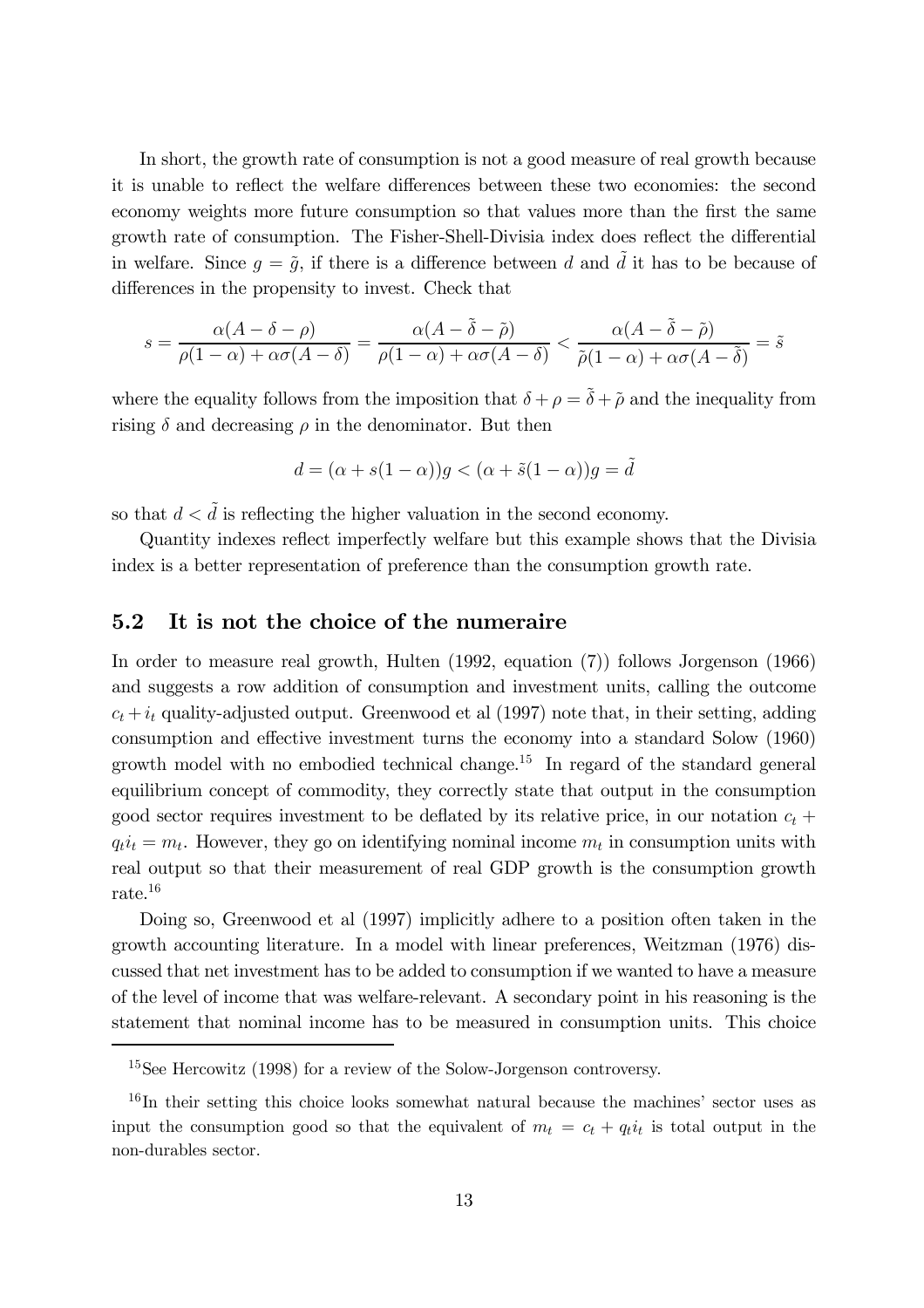seems natural if we are measuring levels, and nevertheless arbitrary. Oulton (2004) generalizes the argument to concave preferences but then translates the argument to growth rates. In practice, he suggests that GDP components have to be deflated by the consumption price index in order to measure growth. In terms of the notation above, he suggest to use  $m_t = c_t + q_t i_t$  to measure the level and the real growth rate, but  $m_t$  grows at the same rate as consumption  $\alpha g < d$ . This is in effect what Greenwood et al (1997) suggest when they identify income  $m_t$  with real output.

The argument is appealing because, in principle, consumption is all that matters for utility. However, it is clear that the measurement of real growth is not a matter of numeraire choice. Any reasonable measure of real growth has to be between these two extremes and should not depend on the units one chooses to express nominal income. One can check that, indeed, the Fisher-Shell true quantity is independent of the choice of the numeraire. Consider any price paths for consumption  $p_{c,t}$  and investment  $p_{i,t}$ , but imposing  $p_{i,t}/p_{c,t} = q_t$ , where  $q_t$  is our equilibrium price of equipment in consumption units. Define nominal income as  $n_t = p_{c,t}c_t + p_{i,t}i_t$ . Then of course  $n_t = p_{c,t}m_t$  but it is also straightforward to check that  $\hat{n}_{t+h} = p_{c,t} \hat{m}_{t+h}$ . But then the quantity index is  $\hat{n}_{t+h}/n_t = \hat{m}_{t+h}/m_t$ , it does not depend on the price normalization we choose. In short, the debate on the measurement of real growth should not be on the choice of a numeraire but of a reasonable quantity index.

#### 5.3 Contributions to growth

In this paper we have discussed that the true quantity index is the only internally consistent way to measure real growth in a model economy. But then, we have to view model measures with the same precaution as actual data. For instance, the concept of real share is, in general, at least elusive (see section 4 in Whelan (2002)). In our model economy, the consumption growth rate  $\alpha q$  is smaller than the investment growth rate q so that any reasonable measure of real growth d has to be in between. Then, of course,  $d < g$ , but it is dubious that we can conclude that the real share of investment in GDP is growing. The difficulty stems from the fact that we lack a concept of real GDP, at least not a clear as a concept as it was the case with the Laspeyres aggregate.

This is also important from the viewpoint of actual data regularities. One may wonder whether it makes sense to use as a regularity something like the share of investment in real GDP if we do not have a satisfactory concept of real GDP either in actual data or within the model.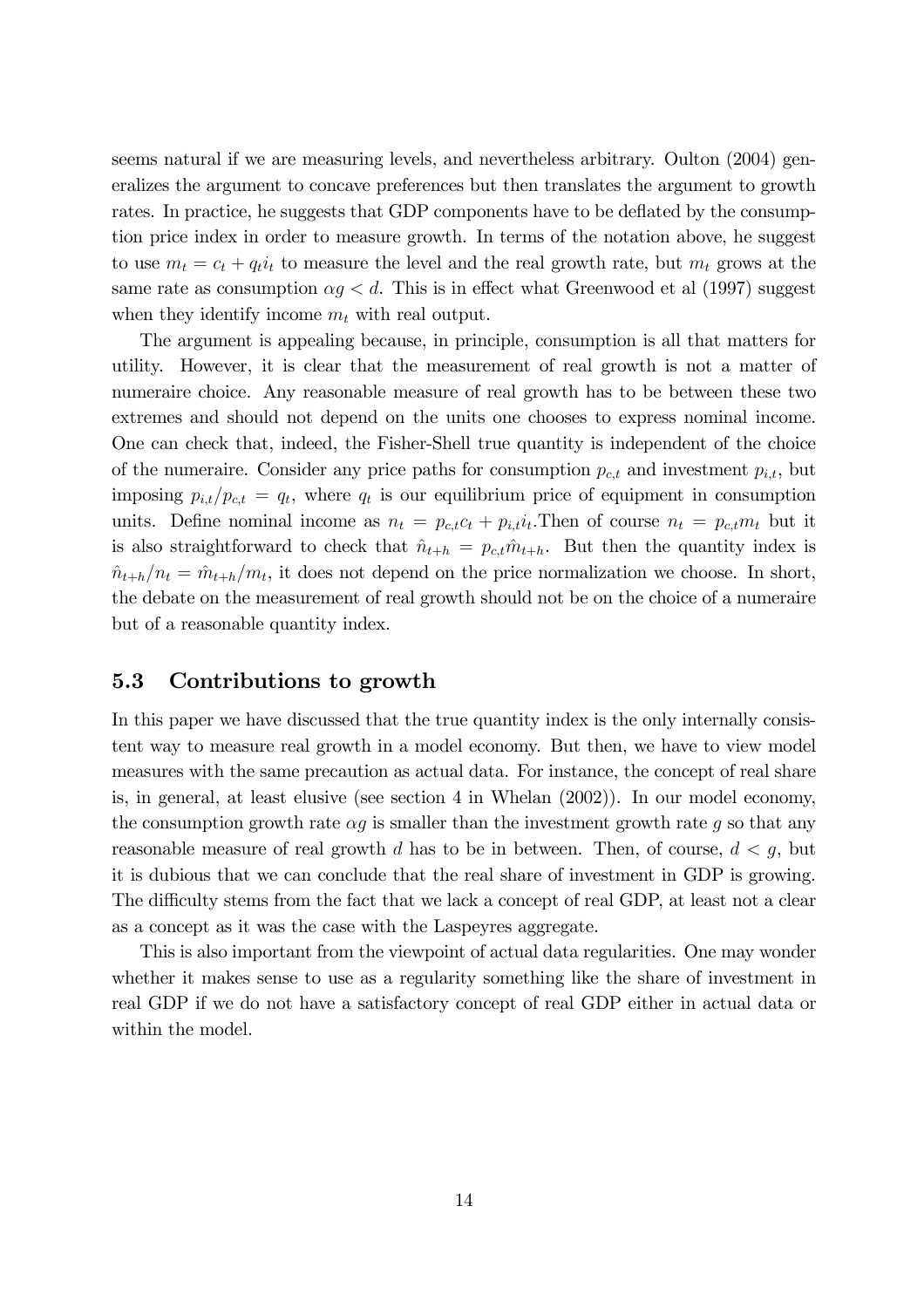# Appendix

# A Quantity indexes in continuous-time

Suppose we have a general definition of an index  $\Gamma_{t,t+h}$  interpreted as a gross rate (or factor) of growth between t and  $t + h$ . We can define the instantaneous growth rate of the index in instant  $t$  as

$$
\gamma_t = \left. \frac{d\Gamma_{t,t+h}}{dh} \frac{1}{\Gamma_{t,t+h}} \right|_{h=0} . \tag{5}
$$

The intuition of (5) is clear if one observes that the growth rate of a factor of change of a continuous-time variable is equal to the growth rate of the variable itself. Let  $x_t$  be a continuous-time variable and fix some reference point in time t. The growth rate in instant  $t + h$  can be seen as the growth rate of  $\Gamma_{t,t+h} = x_{t+h}/x_t$  because

$$
\gamma_{t,t+h} = \frac{d\Gamma_{t,t+h}}{dh} \frac{1}{\Gamma_{t,t+h}} = \frac{x'_{t+h}x_t}{x_t^2} \frac{1}{\frac{x_{t+h}}{x_t}} = \frac{x'_{t+h}}{x_{t+h}}
$$

and of course the growth rate in instant  $t$  is just

$$
\gamma_t = \left. \frac{d\Gamma_{t,t+h}}{dh} \frac{1}{\Gamma_{t,t+h}} \right|_{h=0} = \left. \frac{x'_{t+h}}{x_{t+h}} \right|_{h=0} = \frac{x'_t}{x_t}.
$$

This way of defining the instantaneous growth rate may look odd but it may be useful in those cases in which we have an index like  $\Gamma_{t,t+h}$  but no clear variable giving rise to this index like  $x_t$  in this example. The Fisher Ideal index is one of these cases.

Using the notation introduced in section 2, the starting point is some nominal aggregate  $c_t + q_t i_t$ . Fixed-base quantity indexes use instant  $\ell$  prices as weights and compute an index that is equal to a factor of growth

$$
\Pi_t^{\ell} = \frac{c_t + q_{\ell}i_t}{c_{\ell} + q_{\ell}i_{\ell}}.
$$

When we measure real growth over an interval  $[0, T]$  the index  $\Pi_t^{\ell}$  is the Laspeyres index when  $\ell = 0$  and the Paasche index when  $\ell = T$ . The Fisher Ideal index between t and  $t + h$  is defined as

$$
F_{t,t+h} = \left(\Pi_{t,t+h}^t \Pi_{t,t+h}^{t+h}\right)^{\frac{1}{2}}.
$$
\n(6)

There is a clear parallelism between  $F_{t,t+h}$  and  $\Gamma_{t,t+h}$  but there is no counterpart for the  $x_t$ variable above. Note that the definition of the index itself requires to set some reference point in time t and a second reference  $t + h$ . Further, the non-linearity of expression (6) does not make it easy to turn some discrete-version of the growth rate into a derivative that could yield an instantaneous growth rate in an intuitive way.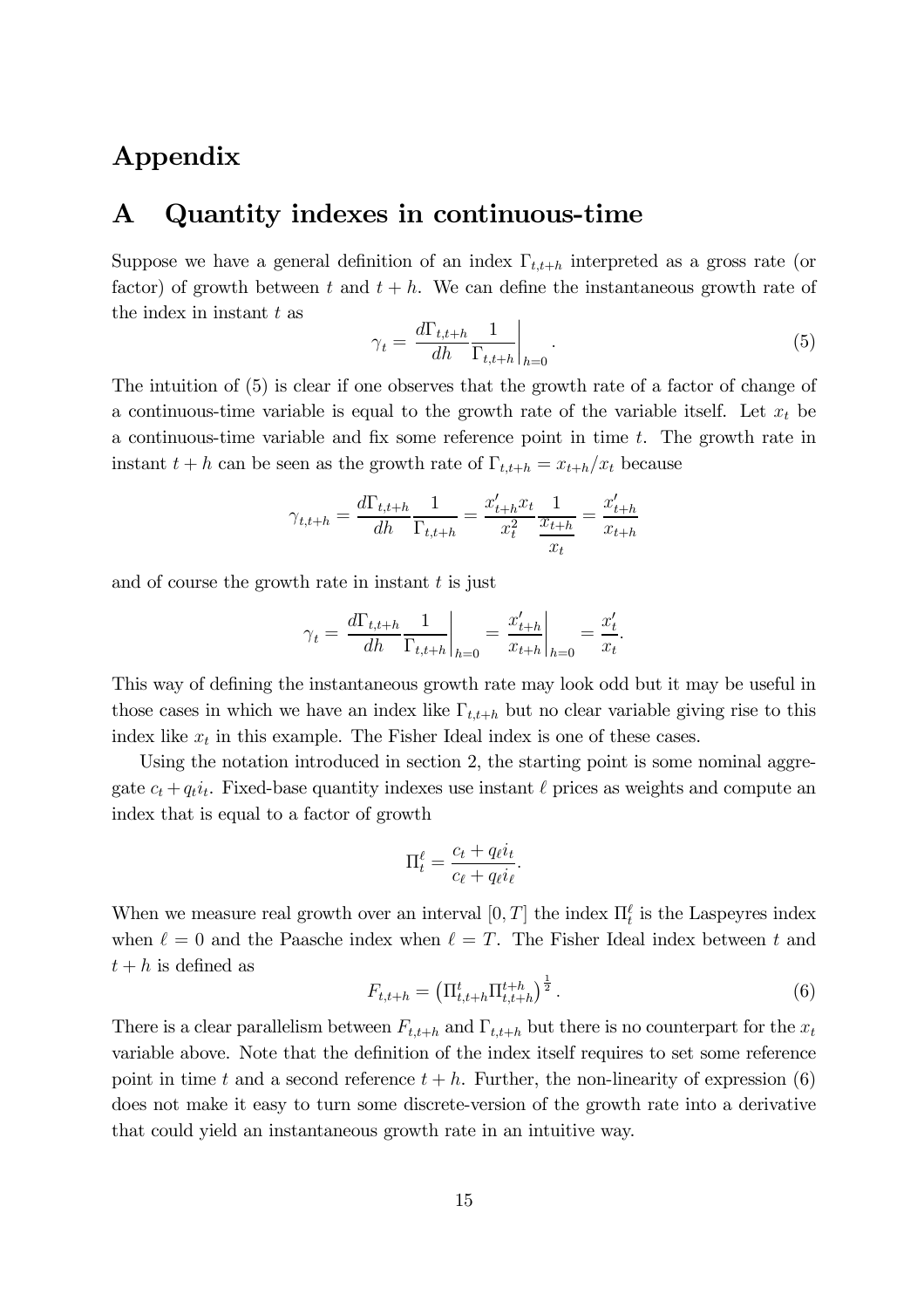Instead, we can apply the definition (5) above and define

$$
g_t = \frac{dF_{t,t+h}}{dh} \frac{1}{F_{t,t+h}} \bigg|_{h=0}.
$$

With this definition at hand, it is straightforward to check that the continuous-time equivalent of the Fisher Ideal index is in fact equal to the Divisia index. We have

$$
\frac{dF_{t,t+h}}{dh} \frac{1}{F_{t,t+h}} = \frac{1}{2} \left( \Pi_{t,t+h}^t \Pi_{t,t+h}^{t+h} \right)^{-1} \left( \frac{d\Pi_{t,t+h}^t}{dh} \Pi_{t,t+h}^{t+h} + \Pi_{t,t+h}^t \frac{d\Pi_{t,t+h}^{t+h}}{dh} \right)
$$
\n
$$
= \frac{1}{2} \left( \frac{d\Pi_{t,t+h}^t}{dh} \frac{1}{\Pi_{t,t+h}^t} + \frac{d\Pi_{t,t+h}^{t+h}}{dh} \frac{1}{\Pi_{t,t+h}^{t+h}} \right).
$$

Then note that

$$
\left. \frac{d\Pi_{t,t+h}^{t}}{dh} \frac{1}{\Pi_{t,t+h}^{t}} \right|_{h=0} = \left. \frac{c'_{t+h} + q_t i'_{t+h}}{c_t + q_t i_t} \right|_{h=0} = \frac{c'_t + q_t i'_t}{c_t + q_t i_t}
$$

while

$$
\frac{d\Pi_{t,t+h}^{t+h}}{dh} \frac{1}{\Pi_{t,t+h}^{t+h}}\Big|_{h=0}
$$
\n
$$
= \frac{(c'_{t+h} + q'_{t+h}i_{t+h} + q_{t+h}i'_{t+h}) (c_t + q_{t+h}i_t) - (c_{t+h} + q_{t+h}i_{t+h}) q'_{t+h}i_t}{(c_t + q_{t+h}i_t)^2}\Big|_{h=0}
$$

and therefore

$$
\left.\frac{d\Pi^{t+h}_{t,t+h}}{dh} \frac{1}{\Pi^{t+h}_{t,t+h}}\right|_{h=0} = \frac{c'_t + q'_t i_t + q_t i'_t - q'_t i_t}{c_t + q_t i_t} = \frac{c'_t + q_t i'_t}{c_t + q_t i_t}.
$$

We conclude that

$$
g_t = \frac{dF_{t,t+h}}{dh} \frac{1}{F_{t,t+h}} \bigg|_{h=0} = \frac{1}{2} \left( \frac{c'_t + q_t i'_t}{c_t + q_t i_t} + \frac{c'_t + q_t i'_t}{c_t + q_t i_t} \right) = \frac{c'_t + q_t i'_t}{c_t + q_t i_t}
$$

$$
= \frac{c_t}{c_t + q_t i_t} \frac{c'_t}{c_t} + \frac{q_t i_t}{c_t + q_t i_t} \frac{i'_t}{i_t},
$$

that is, the Divisia index.

The definition above (5) is also useful applied to the Fisher-Shell quantity index since we have a well-defined index  $\hat{m}_{t+h}/m_t$  but it is not clear who would play the role of  $x_t$  in this case. Section 4 takes this viewpoint and defines the growth rate as in expression (3) in page 10.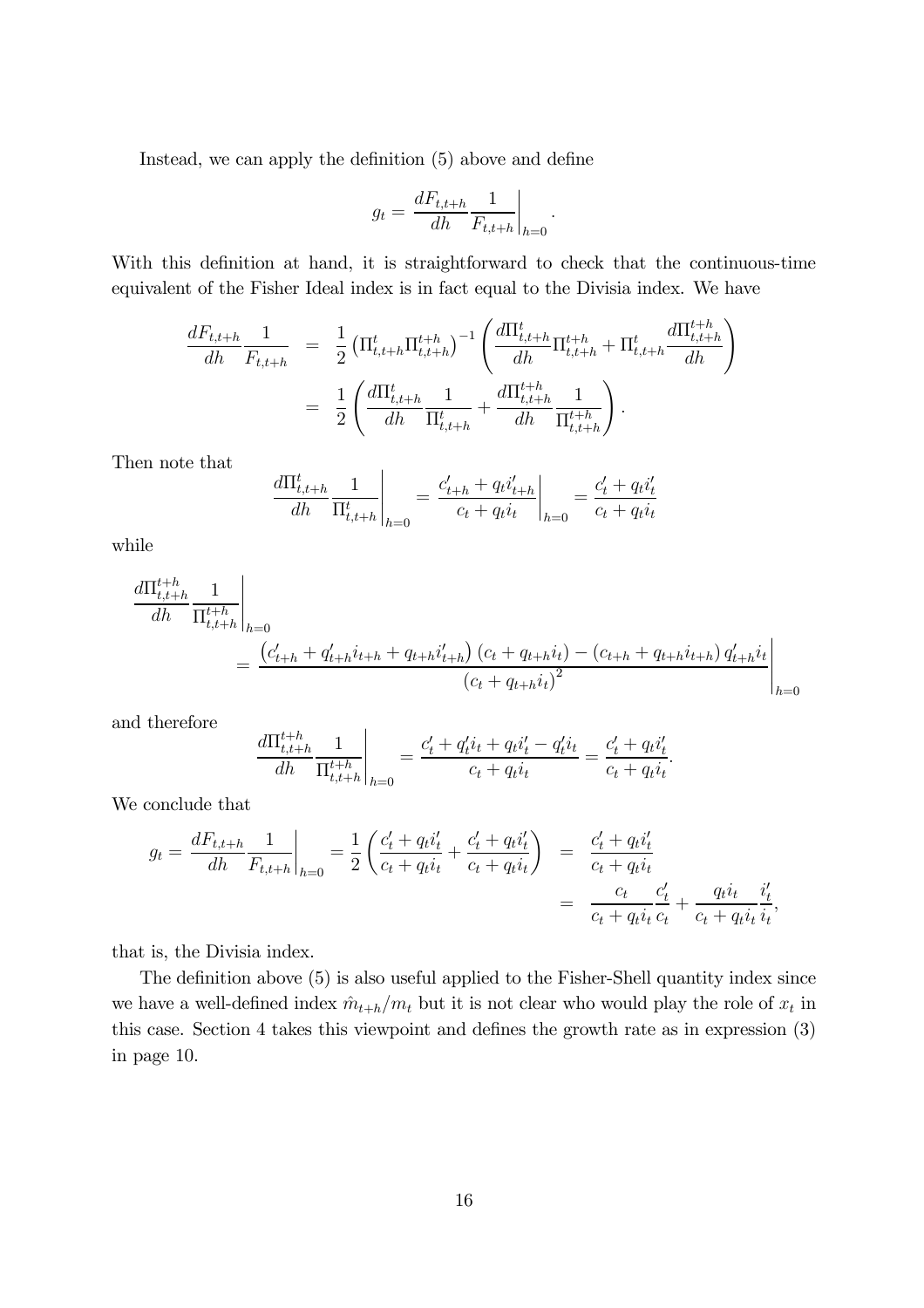# References

- [1] Boucekkine, R., F. del Rio and O. Licandro (2003), "Embodied technological change, learning-by-doing and the productivity slowdown." Scandinavian Journal of Economics, 105(1), 87-98.
- [2] Cummings, J.G. and Violante, G.L. (2002) "Investment-specific technical change in the United States (1947-2000): Measurement and macroeconomic consequences," Review of Economic Dynamics, 5, 243-284.
- [3] Fisher, F.M. and Shell, K. (1971) "Taste and quality change in the pure theory of the true-cost-of-living index," in Griliches, Z. (ed.) Price indexes and quality change. Cambridge (Mass): Harvard University Press.
- [4] Fisher, F.M. and Shell, K. (1998) Economic Analysis of Production Price Indexes. New York: Cambridge University Press.
- [5] Gordon, R.J. (1990) The Measurement of Durable Goods Prices. Chicago: Chicago University Press.
- [6] Greenwood, J., Hercowitz, Z. and Krusell, P. (1997) "Long-run implications of investment-specific technological change," American Economic Review, 87(3), 342- 362.
- [7] Hercowitz, Z. (1998) "The 'embodiment' controversy: a review essay," Journal of Monetary Economics, 41(1), 217-224.
- [8] Hulten, C.R. (1992) "Growth accounting when technical change is embodied in capital," American Economic Review, 82(4), 964-980.
- [9] IMF (2004) Producer Price Index Manual: Theory and Practice. Statistics Department, International Monetary Fund.
- [10] Jorgenson, D.W. (1966) "The embodiment hypothesis," Journal of Political Economy, 74(1), 1-17.
- [11] Licandro, O. and Felbermayr, G.J. (2004) "The under-estimated virtues of the twosector AK model," Manuscript, European University Institute.
- [12] Obstfeld, M. (1992) "Dynamic optimization in continuous-time economic models (A guide for the perplexed)," Manuscript, University of California at Berkeley.
- [13] Oulton, N. (2004) "Productivity versus welfare; or GDP versus Weitzman's NDP," Review of Income and Wealth, 50(3), 329-355.